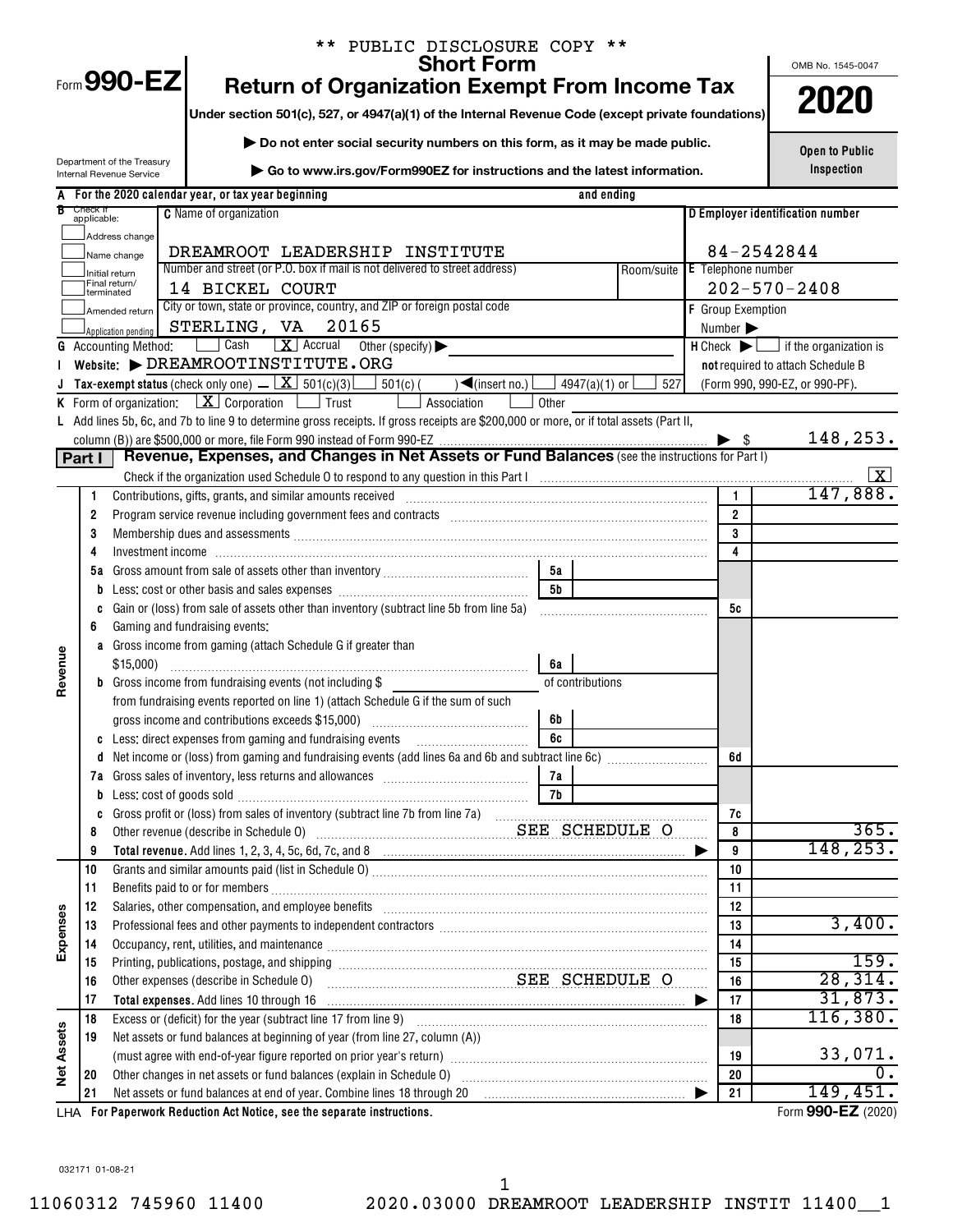| DREAMROOT LEADERSHIP INSTITUTE<br>Form 990-EZ (2020)                                                                                                        |                     |                                       |                         | 84-2542844                           | Page 2                                                     |
|-------------------------------------------------------------------------------------------------------------------------------------------------------------|---------------------|---------------------------------------|-------------------------|--------------------------------------|------------------------------------------------------------|
| <b>Balance Sheets</b> (see the instructions for Part II)<br>Part II                                                                                         |                     |                                       |                         |                                      |                                                            |
| Check if the organization used Schedule O to respond to any question in this Part II                                                                        |                     |                                       |                         |                                      | $\mathbf{X}$                                               |
|                                                                                                                                                             |                     | (A) Beginning of year                 |                         |                                      | (B) End of year                                            |
| Cash, savings, and investments [111] Cash, saving and investments [11] Cash, savings, and investments [11] [11<br>22                                        |                     | 28,789.                               | 22                      |                                      | 145,900.                                                   |
| 23                                                                                                                                                          |                     |                                       | 23                      |                                      |                                                            |
| Land and buildings<br>Other assets (describe in Schedule 0)<br>Cher assets (describe in Schedule 0)<br>CHEDULE O<br>24                                      |                     | 4,425.                                | 24                      |                                      | 3,551.                                                     |
| 25                                                                                                                                                          |                     | 33,214.                               | 25                      |                                      | 149,451.                                                   |
| Total assets<br>Total liabilities (describe in Schedule 0)<br>SEE SCHEDULE O<br>26                                                                          |                     | 143.<br>33,071.                       | 26                      |                                      | $\overline{0}$ .                                           |
| Net assets or fund balances (line 27 of column (B) must agree with line 21)<br>27                                                                           |                     | 149,451.                              |                         |                                      |                                                            |
| Part III   Statement of Program Service Accomplishments (see the instructions for Part III)                                                                 |                     |                                       |                         |                                      | <b>Expenses</b>                                            |
| Check if the organization used Schedule O to respond to any question in this Part III                                                                       |                     |                                       | $\overline{\mathbf{x}}$ |                                      | (Required for section                                      |
| What is the organization's primary exempt purpose? SEE SCHEDULE O                                                                                           |                     |                                       |                         |                                      | $501(c)(3)$ and $501(c)(4)$<br>organizations; optional for |
| Describe the organization's program service accomplishments for each of its three largest program services, as measured by expenses. In a clear and concise |                     |                                       |                         | others.)                             |                                                            |
| manner, describe the services provided, the number of persons benefited, and other relevant information for each program title.                             |                     |                                       |                         |                                      |                                                            |
| ESTABLISHMENT OF COMMUNITY-BASED TRAINING CENTERS.<br>28                                                                                                    |                     |                                       |                         |                                      |                                                            |
|                                                                                                                                                             |                     |                                       |                         |                                      |                                                            |
|                                                                                                                                                             |                     |                                       |                         |                                      |                                                            |
| (Grants \$                                                                                                                                                  |                     |                                       |                         | 28a                                  | 22,698.                                                    |
| LEADERSHIP TRAINING AND COACHING TO LOCAL LEADERS OF<br>29                                                                                                  |                     |                                       |                         |                                      |                                                            |
| UNDERSERVED COMMUNITIES.                                                                                                                                    |                     |                                       |                         |                                      |                                                            |
|                                                                                                                                                             |                     |                                       |                         |                                      |                                                            |
| (Grants \$<br>) If this amount includes foreign grants, check here                                                                                          |                     |                                       |                         | 29a                                  |                                                            |
| SPONSORSHIP OF LOCAL LEADERS'<br>SEED INVESTMENT AND<br>30                                                                                                  |                     | SOCIAL                                |                         |                                      |                                                            |
| <b>INITIATIVES.</b>                                                                                                                                         |                     |                                       |                         |                                      |                                                            |
|                                                                                                                                                             |                     |                                       |                         |                                      |                                                            |
| (Grants \$                                                                                                                                                  |                     |                                       |                         | 30a                                  |                                                            |
| 31 Other program services (describe in Schedule O)                                                                                                          |                     |                                       |                         |                                      |                                                            |
| (Grants \$                                                                                                                                                  |                     |                                       |                         | 31a                                  |                                                            |
|                                                                                                                                                             |                     |                                       |                         | 32                                   | 22,698.                                                    |
| Part IV   List of Officers, Directors, Trustees, and Key Employees (list each one even if not compensated - see the instructions for Part IV)               |                     |                                       |                         |                                      |                                                            |
| Check if the organization used Schedule O to respond to any question in this Part IV                                                                        |                     |                                       |                         |                                      |                                                            |
|                                                                                                                                                             | (b) Average hours   | (C) Reportable                        |                         | $(d)$ Health benefits,               | (e) Estimated                                              |
| (a) Name and title                                                                                                                                          | per week devoted to | compensation (Forms<br>W-2/1099-MISC) |                         | contributions to<br>employee benefit | amount of other                                            |
|                                                                                                                                                             | position            | (if not paid, enter -0-)              |                         | plans, and deferred                  |                                                            |
| <b>AMY PASSOS</b>                                                                                                                                           |                     |                                       |                         | compensation                         | compensation                                               |
| PRESIDENT                                                                                                                                                   |                     |                                       |                         |                                      |                                                            |
|                                                                                                                                                             | 20.00               | 0.                                    |                         | 0.                                   |                                                            |
|                                                                                                                                                             |                     |                                       |                         |                                      | 0.                                                         |
| <b>ANTHONY ANNAN</b>                                                                                                                                        |                     |                                       |                         |                                      |                                                            |
| VICE PRESIDENT<br>NATE PARK                                                                                                                                 | 0.50                | 0.                                    |                         | $\mathbf 0$ .                        | $\mathbf 0$ .                                              |
|                                                                                                                                                             |                     |                                       |                         |                                      |                                                            |
| <b>TREASURER</b>                                                                                                                                            | 0.50                | 0.                                    |                         | 0.                                   | $0\cdot$                                                   |
| <b>ANDY TRUONG</b><br><b>SECRETARY</b>                                                                                                                      |                     |                                       |                         |                                      |                                                            |
| <b>JENNIFER EASON</b>                                                                                                                                       | 0.50                | 0.                                    |                         | 0.                                   | $0\cdot$                                                   |
| <b>BOARD MEMBER</b>                                                                                                                                         | 0.50                | 0.                                    |                         | 0.                                   |                                                            |
|                                                                                                                                                             |                     |                                       |                         |                                      | $0\cdot$                                                   |
| DAVID MARROQUIN                                                                                                                                             |                     |                                       |                         |                                      |                                                            |
| <b>BOARD MEMBER</b>                                                                                                                                         | 0.50                | 0.                                    |                         | 0.                                   | 0.                                                         |
|                                                                                                                                                             |                     |                                       |                         |                                      |                                                            |
|                                                                                                                                                             |                     |                                       |                         |                                      |                                                            |
|                                                                                                                                                             |                     |                                       |                         |                                      |                                                            |
|                                                                                                                                                             |                     |                                       |                         |                                      |                                                            |
|                                                                                                                                                             |                     |                                       |                         |                                      |                                                            |
|                                                                                                                                                             |                     |                                       |                         |                                      |                                                            |
|                                                                                                                                                             |                     |                                       |                         |                                      |                                                            |
|                                                                                                                                                             |                     |                                       |                         |                                      |                                                            |
|                                                                                                                                                             |                     |                                       |                         |                                      |                                                            |
|                                                                                                                                                             |                     |                                       |                         |                                      |                                                            |
|                                                                                                                                                             |                     |                                       |                         |                                      |                                                            |
| 032172 01-08-21                                                                                                                                             |                     |                                       |                         |                                      | Form 990-EZ (2020)                                         |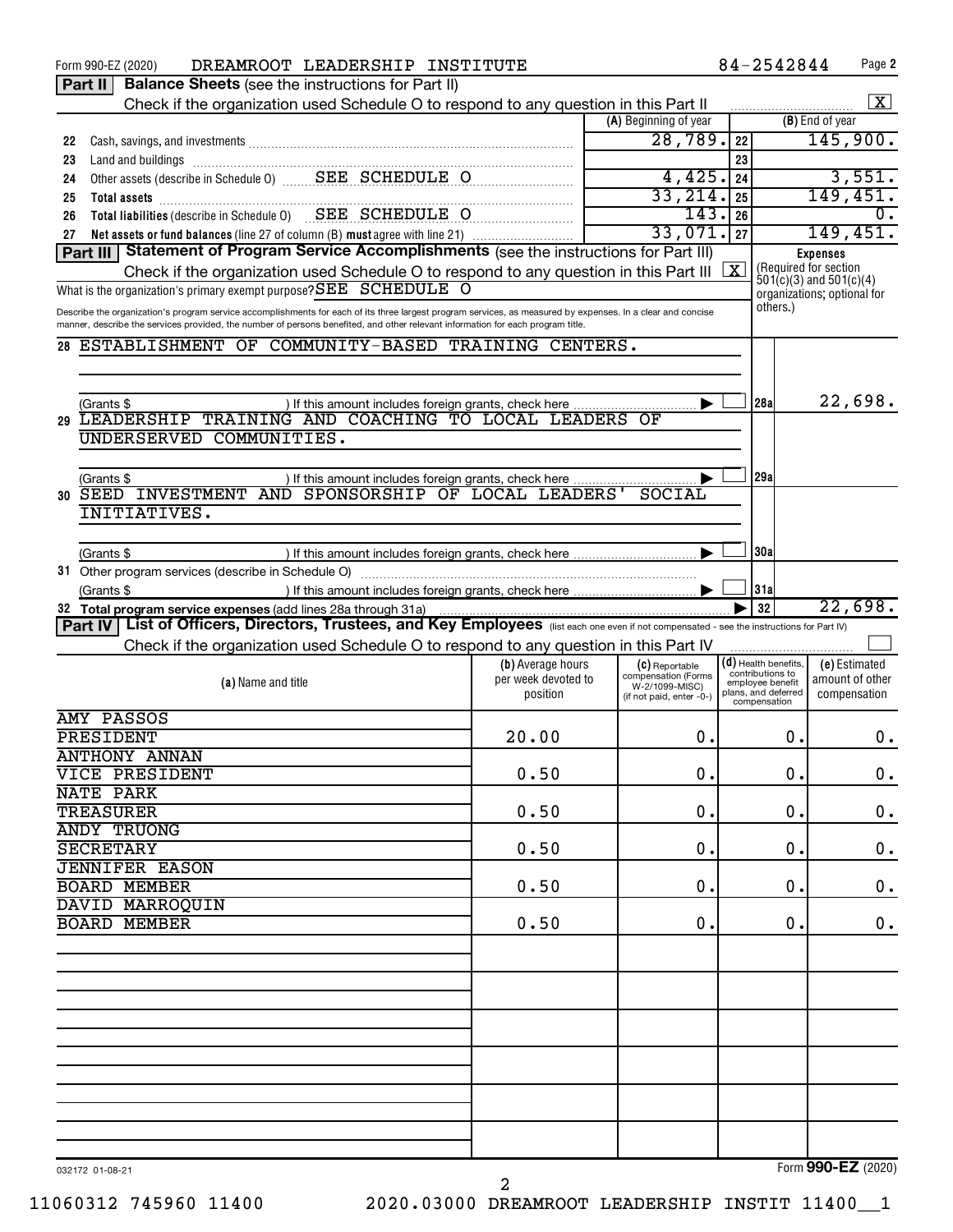|    | Other Information (Note the Schedule A and personal benefit contract statement requirements in the<br>Part V<br>instructions for Part V.) Check if the organization used Sch. O to respond to any question in this Part V                                |                 |         |                         |
|----|----------------------------------------------------------------------------------------------------------------------------------------------------------------------------------------------------------------------------------------------------------|-----------------|---------|-------------------------|
|    |                                                                                                                                                                                                                                                          |                 | Yes∣ No |                         |
| 33 | Did the organization engage in any significant activity not previously reported to the IRS? If "Yes," provide a detailed description of each                                                                                                             |                 |         |                         |
|    | activity in Schedule O                                                                                                                                                                                                                                   | 33              |         | X                       |
| 34 | Were any significant changes made to the organizing or governing documents? If "Yes," attach a conformed copy of the amended                                                                                                                             |                 |         | X                       |
|    | 35a Did the organization have unrelated business gross income of \$1,000 or more during the year from business activities (such as those reported                                                                                                        | 34              |         |                         |
|    | on lines 2, 6a, and 7a, among others)?                                                                                                                                                                                                                   | 35a             |         | X                       |
|    |                                                                                                                                                                                                                                                          | 35 <sub>b</sub> | N/R     |                         |
|    | c Was the organization a section 501(c)(4), 501(c)(5), or 501(c)(6) organization subject to section 6033(e) notice, reporting, and proxy tax                                                                                                             |                 |         |                         |
|    |                                                                                                                                                                                                                                                          | 35с             |         | X                       |
| 36 | Did the organization undergo a liquidation, dissolution, termination, or significant disposition of net assets during the year? If "Yes,"                                                                                                                |                 |         |                         |
|    |                                                                                                                                                                                                                                                          | 36              |         | X                       |
|    | 0.<br>37a Enter amount of political expenditures, direct or indirect, as described in the instructions $\Box$ $\Box$ $\Box$ 37a                                                                                                                          |                 |         |                         |
|    |                                                                                                                                                                                                                                                          | 37 <sub>b</sub> |         | X                       |
|    | 38a Did the organization borrow from, or make any loans to, any officer, director, trustee, or key employee; or were any such loans made                                                                                                                 |                 |         |                         |
|    |                                                                                                                                                                                                                                                          | 38a             |         | X                       |
|    | N/A<br>38 <sub>b</sub>                                                                                                                                                                                                                                   |                 |         |                         |
| 39 | Section 501(c)(7) organizations. Enter:                                                                                                                                                                                                                  |                 |         |                         |
|    | N/A<br>39a                                                                                                                                                                                                                                               |                 |         |                         |
|    | N/A<br>39 <sub>b</sub>                                                                                                                                                                                                                                   |                 |         |                         |
|    | 40a Section 501(c)(3) organizations. Enter amount of tax imposed on the organization during the year under:<br>0.                                                                                                                                        |                 |         |                         |
|    | section 4911 $\triangleright$ 0 $\cdot$ ; section 4912 $\triangleright$ 0 $\cdot$ ; section 4955 $\triangleright$<br><b>b</b> Section 501(c)(3), 501(c)(4), and 501(c)(29) organizations. Did the organization engage in any section 4958 excess benefit |                 |         |                         |
|    | transaction during the year, or did it engage in an excess benefit transaction in a prior year that has not been reported on any                                                                                                                         |                 |         |                         |
|    | of its prior Forms 990 or 990-EZ? If "Yes," complete Schedule L, Part I [1] [1] [1] [1] [1] [1] [1] [1] [1] [1                                                                                                                                           | 40b             |         | х                       |
|    | <b>c</b> Section 501(c)(3), 501(c)(4), and 501(c)(29) organizations. Enter amount of tax imposed on                                                                                                                                                      |                 |         |                         |
|    | 0.<br>organization managers or disqualified persons during the year under sections 4912, 4955, and 4958                                                                                                                                                  |                 |         |                         |
|    | d Section 501(c)(3), 501(c)(4), and 501(c)(29) organizations. Enter amount of tax on line 40c reimbursed                                                                                                                                                 |                 |         |                         |
|    | 0.<br>by the organization                                                                                                                                                                                                                                |                 |         |                         |
|    | e All organizations. At any time during the tax year, was the organization a party to a prohibited tax shelter                                                                                                                                           |                 |         |                         |
|    | transaction? If "Yes," complete Form 8886-T                                                                                                                                                                                                              | 40 <sub>e</sub> |         | x                       |
|    | 41 List the states with which a copy of this return is filed $\triangleright$ VA                                                                                                                                                                         |                 |         |                         |
|    | Telephone no. $\triangleright$ (540) 931-5724<br>42a The organization's books are in care of $\triangleright$ PROFESSIONAL BOOKKEEPING LLC                                                                                                               |                 |         |                         |
|    | $ZIP + 4$ 22611<br>Located at > 2626 SHEPHERDS MILL ROAD, BERRYVILLE, VA                                                                                                                                                                                 |                 |         |                         |
|    | <b>b</b> At any time during the calendar year, did the organization have an interest in or a signature or other authority                                                                                                                                |                 |         |                         |
|    | over a financial account in a foreign country (such as a bank account, securities account, or other financial                                                                                                                                            |                 | Yes No  | $\overline{\mathbf{x}}$ |
|    | account)?<br>If "Yes," enter the name of the foreign country                                                                                                                                                                                             | 42b             |         |                         |
|    | See the instructions for exceptions and filing requirements for FinCEN Form 114, Report of Foreign Bank and Financial Accounts (FBAR).                                                                                                                   |                 |         |                         |
|    |                                                                                                                                                                                                                                                          | 42c             |         | x                       |
|    | If "Yes," enter the name of the foreign country                                                                                                                                                                                                          |                 |         |                         |
| 43 |                                                                                                                                                                                                                                                          |                 |         |                         |
|    |                                                                                                                                                                                                                                                          | N/A             |         |                         |
|    |                                                                                                                                                                                                                                                          |                 |         |                         |
|    |                                                                                                                                                                                                                                                          |                 | Yes No  |                         |
|    | 44a Did the organization maintain any donor advised funds during the year? If "Yes," Form 990 must be completed instead of                                                                                                                               |                 |         |                         |
|    |                                                                                                                                                                                                                                                          | 44a             |         | X                       |
|    | b Did the organization operate one or more hospital facilities during the year? If "Yes," Form 990 must be completed instead                                                                                                                             |                 |         |                         |
|    |                                                                                                                                                                                                                                                          | 44 b            |         | х                       |
|    |                                                                                                                                                                                                                                                          | 44c             |         | $\overline{\text{X}}$   |
|    | d If "Yes" to line 44c, has the organization filed a Form 720 to report these payments? If "No," provide an explanation                                                                                                                                  |                 |         |                         |
|    | in Schedule 0                                                                                                                                                                                                                                            | 44d             |         |                         |
|    |                                                                                                                                                                                                                                                          | 45a             |         | x                       |
|    |                                                                                                                                                                                                                                                          |                 |         |                         |
|    | <b>b</b> Did the organization receive any payment from or engage in any transaction with a controlled entity within the meaning of section                                                                                                               | 45b             |         |                         |

 $_{\rm Form}$ 990-EZ (2020) DREAMROOT LEADERSHIP INSTITUTE  $_{\rm 5.00}$   $_{\rm H\,N}$   $_{\rm 8.4-2542844}$   $_{\rm 8.00}$ 

DREAMROOT LEADERSHIP INSTITUTE 84-2542844

032173 01-08-21

11060312 745960 11400 2020.03000 DREAMROOT LEADERSHIP INSTIT 11400\_\_1 3

**3**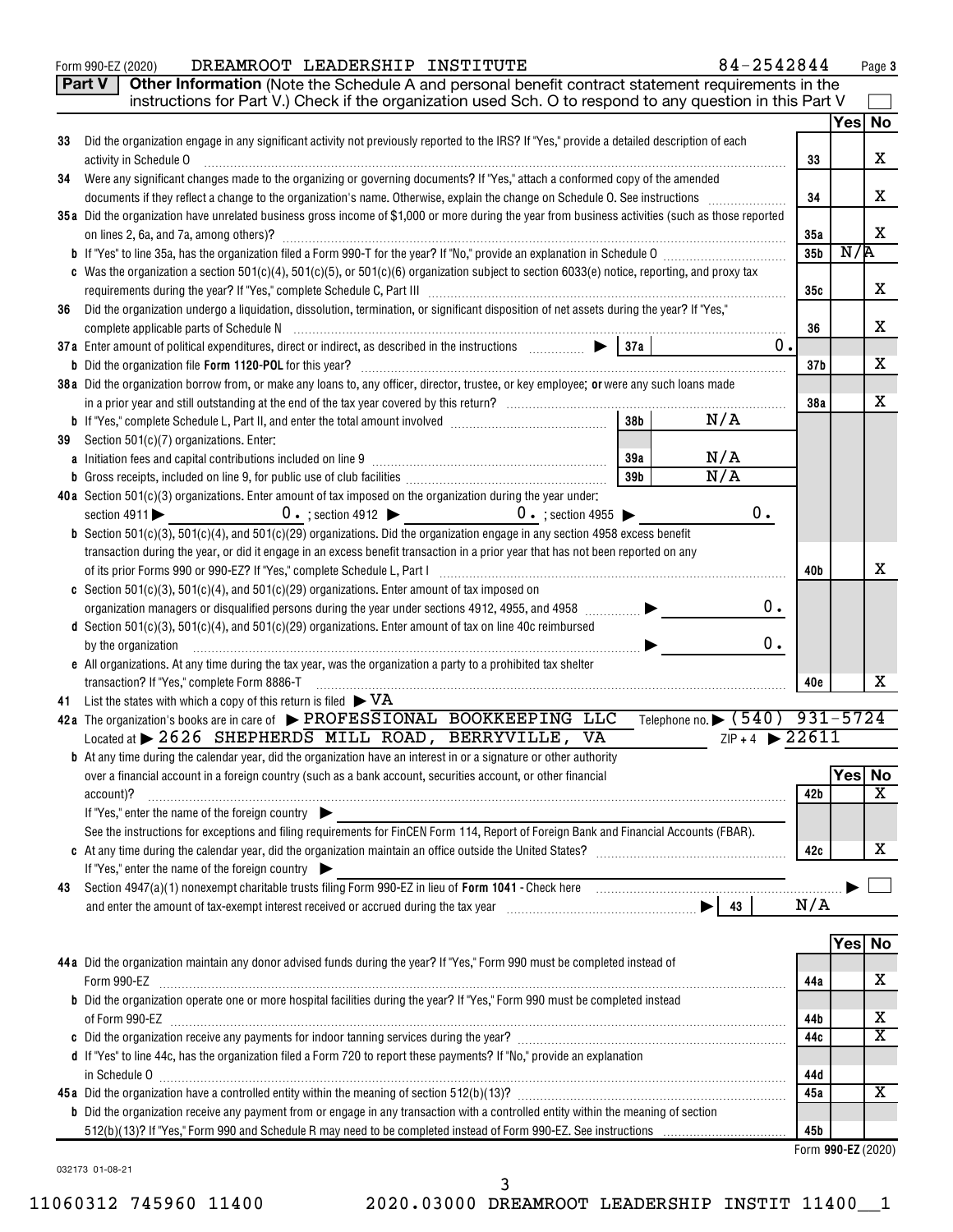|                     | Form 990-EZ (2020)                                                       |                      | DREAMROOT LEADERSHIP INSTITUTE                                                                                                                                             |                         |                         |                     |            |                     |                                       |      | 84-2542844                           |                     |                  | Page 4                  |
|---------------------|--------------------------------------------------------------------------|----------------------|----------------------------------------------------------------------------------------------------------------------------------------------------------------------------|-------------------------|-------------------------|---------------------|------------|---------------------|---------------------------------------|------|--------------------------------------|---------------------|------------------|-------------------------|
|                     |                                                                          |                      |                                                                                                                                                                            |                         |                         |                     |            |                     |                                       |      |                                      |                     |                  | Yes No                  |
| 46                  |                                                                          |                      | Did the organization engage, directly or indirectly, in political campaign activities on behalf of or in opposition to candidates for public office?                       |                         |                         |                     |            |                     |                                       |      |                                      |                     |                  |                         |
|                     |                                                                          |                      |                                                                                                                                                                            |                         |                         |                     |            |                     |                                       |      |                                      | 46                  |                  | X                       |
|                     | Part VI                                                                  |                      | Section 501(c)(3) Organizations Only                                                                                                                                       |                         |                         |                     |            |                     |                                       |      |                                      |                     |                  |                         |
|                     |                                                                          |                      | All section 501(c)(3) organizations must answer questions 47-49b and 52, and complete the tables for lines 50 and 51.                                                      |                         |                         |                     |            |                     |                                       |      |                                      |                     |                  |                         |
|                     |                                                                          |                      |                                                                                                                                                                            |                         |                         |                     |            |                     |                                       |      |                                      |                     |                  |                         |
|                     |                                                                          |                      |                                                                                                                                                                            |                         |                         |                     |            |                     |                                       |      |                                      |                     | Yes              | <b>No</b>               |
| 47                  |                                                                          |                      | Did the organization engage in lobbying activities or have a section 501(h) election in effect during the tax year? If "Yes," complete Sch. C, Part II                     |                         |                         |                     |            |                     |                                       |      |                                      | 47                  |                  | $\overline{\textbf{x}}$ |
| 48                  |                                                                          |                      |                                                                                                                                                                            |                         |                         |                     |            |                     |                                       |      |                                      | 48                  |                  | $\overline{\textbf{x}}$ |
|                     |                                                                          |                      |                                                                                                                                                                            |                         |                         |                     |            |                     |                                       |      |                                      | 49a                 |                  | $\overline{\mathtt{x}}$ |
|                     |                                                                          |                      |                                                                                                                                                                            |                         |                         |                     |            |                     |                                       |      |                                      | 49b                 |                  |                         |
| 50                  |                                                                          |                      | Complete this table for the organization's five highest compensated employees (other than officers, directors, trustees, and key employees) who each received more         |                         |                         |                     |            |                     |                                       |      |                                      |                     |                  |                         |
|                     |                                                                          |                      | than \$100,000 of compensation from the organization. If there is none, enter "None."                                                                                      |                         |                         |                     |            |                     |                                       |      |                                      |                     |                  |                         |
|                     |                                                                          |                      | (a) Name and title of each employee                                                                                                                                        |                         |                         | (b) Average hours   |            |                     |                                       |      | (d) Health benefits,                 |                     | (e) Estimated    |                         |
|                     |                                                                          |                      |                                                                                                                                                                            |                         |                         | per week devoted to |            |                     | (C) Reportable<br>compensation (Forms |      | contributions to<br>employee benefit |                     | amount of other  |                         |
|                     |                                                                          |                      |                                                                                                                                                                            | <b>NONE</b>             |                         | position            |            |                     | W-2/1099-MISC)                        |      | plans, and deferred                  |                     | compensation     |                         |
|                     |                                                                          |                      |                                                                                                                                                                            |                         |                         |                     |            |                     |                                       |      | compensation                         |                     |                  |                         |
|                     |                                                                          |                      |                                                                                                                                                                            |                         |                         |                     |            |                     |                                       |      |                                      |                     |                  |                         |
|                     |                                                                          |                      |                                                                                                                                                                            |                         |                         |                     |            |                     |                                       |      |                                      |                     |                  |                         |
|                     |                                                                          |                      |                                                                                                                                                                            |                         |                         |                     |            |                     |                                       |      |                                      |                     |                  |                         |
|                     |                                                                          |                      |                                                                                                                                                                            |                         |                         |                     |            |                     |                                       |      |                                      |                     |                  |                         |
|                     |                                                                          |                      |                                                                                                                                                                            |                         |                         |                     |            |                     |                                       |      |                                      |                     |                  |                         |
|                     |                                                                          |                      |                                                                                                                                                                            |                         |                         |                     |            |                     |                                       |      |                                      |                     |                  |                         |
|                     |                                                                          |                      |                                                                                                                                                                            |                         |                         |                     |            |                     |                                       |      |                                      |                     |                  |                         |
|                     |                                                                          |                      |                                                                                                                                                                            |                         |                         |                     |            |                     |                                       |      |                                      |                     |                  |                         |
|                     |                                                                          |                      |                                                                                                                                                                            |                         |                         |                     |            |                     |                                       |      |                                      |                     |                  |                         |
|                     |                                                                          |                      |                                                                                                                                                                            |                         |                         |                     |            |                     |                                       |      |                                      |                     |                  |                         |
|                     |                                                                          |                      |                                                                                                                                                                            |                         |                         |                     |            |                     |                                       |      |                                      |                     |                  |                         |
| 51                  |                                                                          |                      | Complete this table for the organization's five highest compensated independent contractors who each received more than \$100,000 of compensation from the                 |                         |                         |                     |            |                     |                                       |      |                                      |                     |                  |                         |
|                     |                                                                          |                      | organization. If there is none, enter "None."                                                                                                                              | NONE                    |                         |                     |            |                     |                                       |      |                                      |                     |                  |                         |
|                     |                                                                          |                      | (a) Name and business address of each independent contractor                                                                                                               |                         |                         |                     |            | (b) Type of service |                                       |      |                                      |                     | (c) Compensation |                         |
|                     |                                                                          |                      |                                                                                                                                                                            |                         |                         |                     |            |                     |                                       |      |                                      |                     |                  |                         |
|                     |                                                                          |                      |                                                                                                                                                                            |                         |                         |                     |            |                     |                                       |      |                                      |                     |                  |                         |
|                     |                                                                          |                      |                                                                                                                                                                            |                         |                         |                     |            |                     |                                       |      |                                      |                     |                  |                         |
|                     |                                                                          |                      |                                                                                                                                                                            |                         |                         |                     |            |                     |                                       |      |                                      |                     |                  |                         |
|                     |                                                                          |                      |                                                                                                                                                                            |                         |                         |                     |            |                     |                                       |      |                                      |                     |                  |                         |
|                     |                                                                          |                      |                                                                                                                                                                            |                         |                         |                     |            |                     |                                       |      |                                      |                     |                  |                         |
|                     |                                                                          |                      |                                                                                                                                                                            |                         |                         |                     |            |                     |                                       |      |                                      |                     |                  |                         |
|                     |                                                                          |                      |                                                                                                                                                                            |                         |                         |                     |            |                     |                                       |      |                                      |                     |                  |                         |
|                     |                                                                          |                      |                                                                                                                                                                            |                         |                         |                     |            |                     |                                       |      |                                      |                     |                  |                         |
|                     |                                                                          |                      |                                                                                                                                                                            |                         |                         |                     |            |                     |                                       |      |                                      |                     |                  |                         |
|                     |                                                                          |                      | d Total number of other independent contractors each receiving over \$100,000                                                                                              |                         |                         |                     |            |                     |                                       |      |                                      |                     |                  |                         |
| 52                  |                                                                          |                      | Did the organization complete Schedule A? Note: All section 501(c)(3) organizations must attach a                                                                          |                         |                         |                     |            |                     |                                       |      |                                      |                     |                  |                         |
|                     |                                                                          | completed Schedule A |                                                                                                                                                                            |                         |                         |                     |            |                     |                                       |      |                                      | $\overline{X}$ Yes  |                  | No                      |
|                     |                                                                          |                      | Under penalties of perjury, I declare that I have examined this return, including accompanying schedules and statements, and to the best of my knowledge and belief, it is |                         |                         |                     |            |                     |                                       |      |                                      |                     |                  |                         |
|                     |                                                                          |                      |                                                                                                                                                                            |                         |                         |                     |            |                     |                                       |      |                                      |                     |                  |                         |
|                     |                                                                          |                      | true, correct, and complete. Declaration of preparer (other than officer) is based on all information of which preparer has any knowledge.                                 |                         |                         |                     |            |                     |                                       |      |                                      |                     |                  |                         |
|                     |                                                                          | Signature of officer |                                                                                                                                                                            |                         |                         |                     |            |                     |                                       | Date |                                      |                     |                  |                         |
| Sign<br><b>Here</b> |                                                                          |                      |                                                                                                                                                                            |                         |                         |                     |            |                     |                                       |      |                                      |                     |                  |                         |
|                     |                                                                          |                      | AMY PASSOS, PRESIDENT<br>Type or print name and title                                                                                                                      |                         |                         |                     |            |                     |                                       |      |                                      |                     |                  |                         |
|                     |                                                                          |                      |                                                                                                                                                                            |                         |                         |                     |            |                     |                                       |      |                                      |                     |                  |                         |
|                     |                                                                          |                      | Print/Type preparer's name                                                                                                                                                 |                         | Preparer's signature    |                     | Date       |                     | Check                                 | if   | PTIN                                 |                     |                  |                         |
| Paid                |                                                                          |                      | RICHARD J. LOCASTRO,                                                                                                                                                       |                         |                         | Locatro             | 03/12/2021 |                     | self-employed                         |      |                                      |                     |                  |                         |
|                     | Preparer                                                                 | CPA                  |                                                                                                                                                                            |                         |                         |                     |            |                     |                                       |      | P00288314                            |                     |                  |                         |
|                     | Firm's name GELMAN, ROSENBERG<br><b>FREEDMAN</b><br>&<br><b>Use Only</b> |                      |                                                                                                                                                                            |                         | Firm's EIN ▶ 52-1392008 |                     |            |                     |                                       |      |                                      |                     |                  |                         |
|                     |                                                                          |                      | Firm's address > 4550 MONTGOMERY AVE SUITE 800N                                                                                                                            |                         |                         |                     |            |                     | Phone no.                             |      | 301)                                 |                     | $951 - 9090$     |                         |
|                     |                                                                          |                      |                                                                                                                                                                            | BETHESDA, MD 20814-2930 |                         |                     |            |                     |                                       |      |                                      |                     |                  |                         |
|                     |                                                                          |                      | May the IRS discuss this return with the preparer shown above? See instructions                                                                                            |                         |                         |                     |            |                     |                                       |      |                                      | $\mathbf{X}$<br>Yes |                  | No                      |
|                     |                                                                          |                      |                                                                                                                                                                            |                         |                         |                     |            |                     |                                       |      |                                      |                     |                  | Form 990-EZ (2020)      |

032174 01-08-21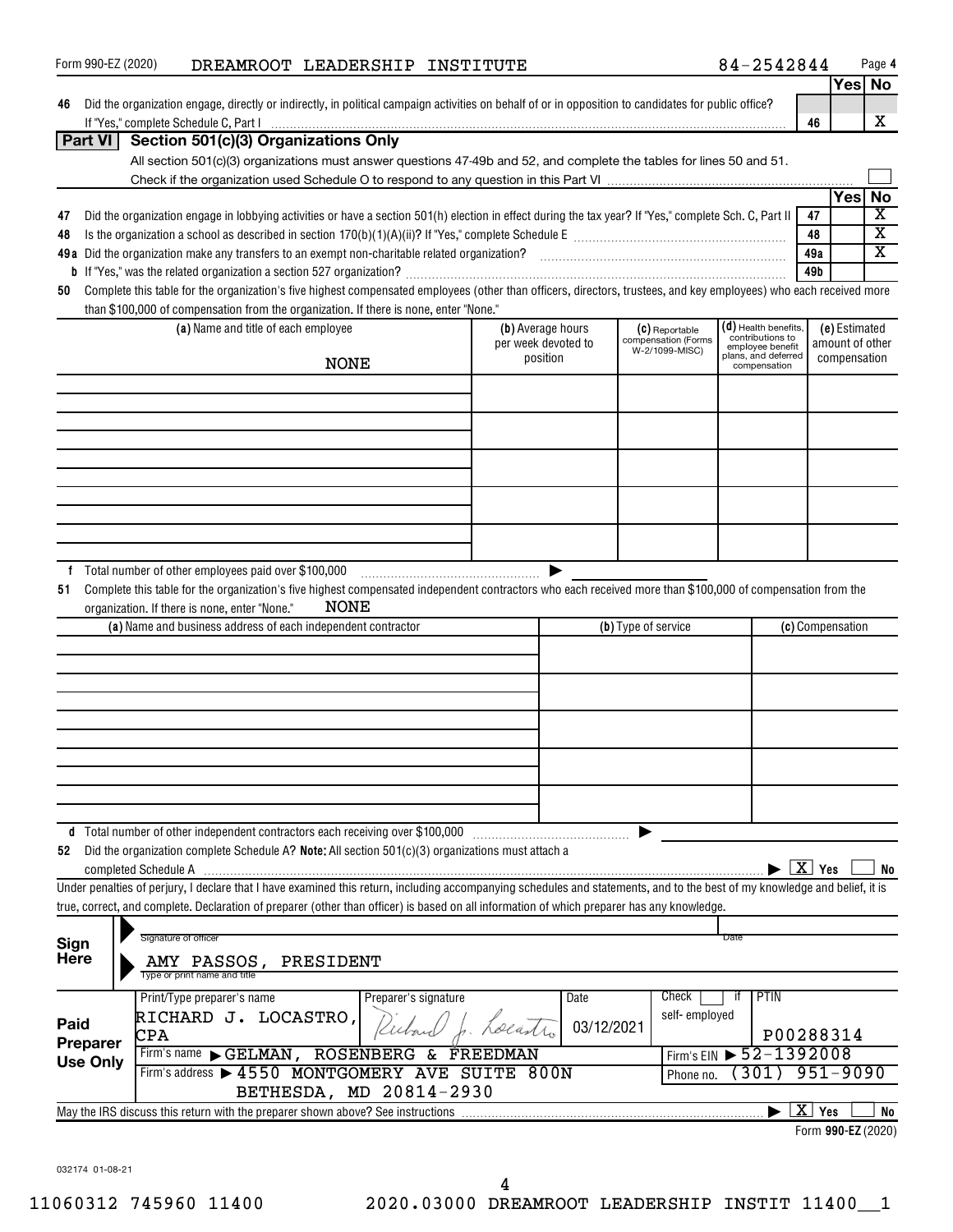| <b>SCHEDULE A</b> |  |
|-------------------|--|
|-------------------|--|

Department of the Treasury Internal Revenue Service

| (Form 990 or 990-EZ) |  |  |  |  |
|----------------------|--|--|--|--|
|----------------------|--|--|--|--|

# **Public Charity Status and Public Support**

Complete if the organization is a section 501(c)(3) organization or a section

**4947(a)(1) nonexempt charitable trust.**

**| Attach to Form 990 or Form 990-EZ.** 

**| Go to www.irs.gov/Form990 for instructions and the latest information.**

| OMB No. 1545-0047                   |
|-------------------------------------|
| 2020                                |
| <b>Open to Public</b><br>Inspection |

**Employer identification number** 

|        | Name or the organization                                                                                  | Employer identification nu |
|--------|-----------------------------------------------------------------------------------------------------------|----------------------------|
|        | DREAMROOT LEADERSHIP INSTITUTE                                                                            | 84-2542844                 |
| Part I | Reason for Public Charity Status. (All organizations must complete this part.) See instructions.          |                            |
|        | The organization is not a private foundation because it is: (For lines 1 through 12, check only one box.) |                            |
|        | A church, convention of churches, or association of churches described in section 170(b)(1)(A)(i).        |                            |
| 2      | A school described in section 170(b)(1)(A)(ii). (Attach Schedule E (Form 990 or 990-EZ).)                 |                            |
|        | A hospital or a cooperative hospital service organization described in <b>section 170(b)(1)(A)(iii)</b> , |                            |

|  | A school described in section 170(b)(1)(A)(ii). (Attach Schedule E (Form 990 or 990-EZ).) |  |  |
|--|-------------------------------------------------------------------------------------------|--|--|
|  |                                                                                           |  |  |

- A hospital or a cooperative hospital service organization described in **section 170(b)(1)(A)(iii).**
- **4** A medical research organization operated in conjunction with a hospital described in **section 170(b)(1)(A)(iii).** Enter the hospital's name, city, and state:  $\Box$
- **5** † **section 170(b)(1)(A)(iv).**  (Complete Part II.) An organization operated for the benefit of a college or university owned or operated by a governmental unit described in
- **6** A federal, state, or local government or governmental unit described in section 170(b)(1)(A)(v).  $\Box$
- **7**  $[X]$  An organization that normally receives a substantial part of its support from a governmental unit or from the general public described in **section 170(b)(1)(A)(vi).** (Complete Part II.)
- **8** A community trust described in **section 170(b)(1)(A)(vi).** (Complete Part II.)  $\Box$
- **9** An agricultural research organization described in **section 170(b)(1)(A)(ix)** operated in conjunction with a land-grant college or university or a non-land-grant college of agriculture (see instructions). Enter the name, city, and state of the college or university:  $\Box$
- **10** † See section 509(a)(2). (Complete Part III.) An organization that normally receives (1) more than 33 1/3% of its support from contributions, membership fees, and gross receipts from activities related to its exempt functions, subject to certain exceptions; and (2) no more than 33 1/3% of its support from gross investment income and unrelated business taxable income (less section 511 tax) from businesses acquired by the organization after June 30, 1975.
- **11** An organization organized and operated exclusively to test for public safety. See **section 509(a)(4).**  $\Box$
- **12** more publicly supported organizations described in section 509(a)(1) or section 509(a)(2). See section 509(a)(3). Check the box in An organization organized and operated exclusively for the benefit of, to perform the functions of, or to carry out the purposes of one or lines 12a through 12d that describes the type of supporting organization and complete lines 12e, 12f, and 12g.  $\Box$ 
	- **a Type I.** A supporting organization operated, supervised, or controlled by its supported organization(s), typically by giving organization. You must complete Part IV, Sections A and B. the supported organization(s) the power to regularly appoint or elect a majority of the directors or trustees of the supporting
	- **b Type II.** A supporting organization supervised or controlled in connection with its supported organization(s), by having organization(s). You must complete Part IV, Sections A and C. control or management of the supporting organization vested in the same persons that control or manage the supported  $\Box$
	- **c Type III functionally integrated.** A supporting organization operated in connection with, and functionally integrated with, its supported organization(s) (see instructions). **You must complete Part IV, Sections A, D, and E.**  $\Box$
	- **d Type III non-functionally integrated.** A supporting organization operated in connection with its supported organization(s) requirement (see instructions). **You must complete Part IV, Sections A and D, and Part V.** that is not functionally integrated. The organization generally must satisfy a distribution requirement and an attentiveness  $\Box$
	- **e** Check this box if the organization received a written determination from the IRS that it is a Type I, Type II, Type III functionally integrated, or Type III non-functionally integrated supporting organization.  $\Box$
	- **f** Enter the number of supported organizations ~~~~~~~~~~~~~~~~~~~~~~~~~~~~~~~~~~~~~

| Provide the following information about the supported organization(s).<br>g |          |                            |                                                                |     |                            |                            |
|-----------------------------------------------------------------------------|----------|----------------------------|----------------------------------------------------------------|-----|----------------------------|----------------------------|
| (i) Name of supported                                                       | (ii) EIN | (iii) Type of organization | (iv) Is the organization listed<br>in your governing document? |     | (v) Amount of monetary     | (vi) Amount of other       |
| organization                                                                |          | (described on lines 1-10   | Yes                                                            | No. | support (see instructions) | support (see instructions) |
|                                                                             |          | above (see instructions))  |                                                                |     |                            |                            |
|                                                                             |          |                            |                                                                |     |                            |                            |
|                                                                             |          |                            |                                                                |     |                            |                            |
|                                                                             |          |                            |                                                                |     |                            |                            |
|                                                                             |          |                            |                                                                |     |                            |                            |
|                                                                             |          |                            |                                                                |     |                            |                            |
|                                                                             |          |                            |                                                                |     |                            |                            |
|                                                                             |          |                            |                                                                |     |                            |                            |
|                                                                             |          |                            |                                                                |     |                            |                            |
|                                                                             |          |                            |                                                                |     |                            |                            |
|                                                                             |          |                            |                                                                |     |                            |                            |
| Total                                                                       |          |                            |                                                                |     |                            |                            |

LHA For Paperwork Reduction Act Notice, see the Instructions for Form 990 or 990-EZ. 032021 01-25-21 Schedule A (Form 990 or 990-EZ) 2020 5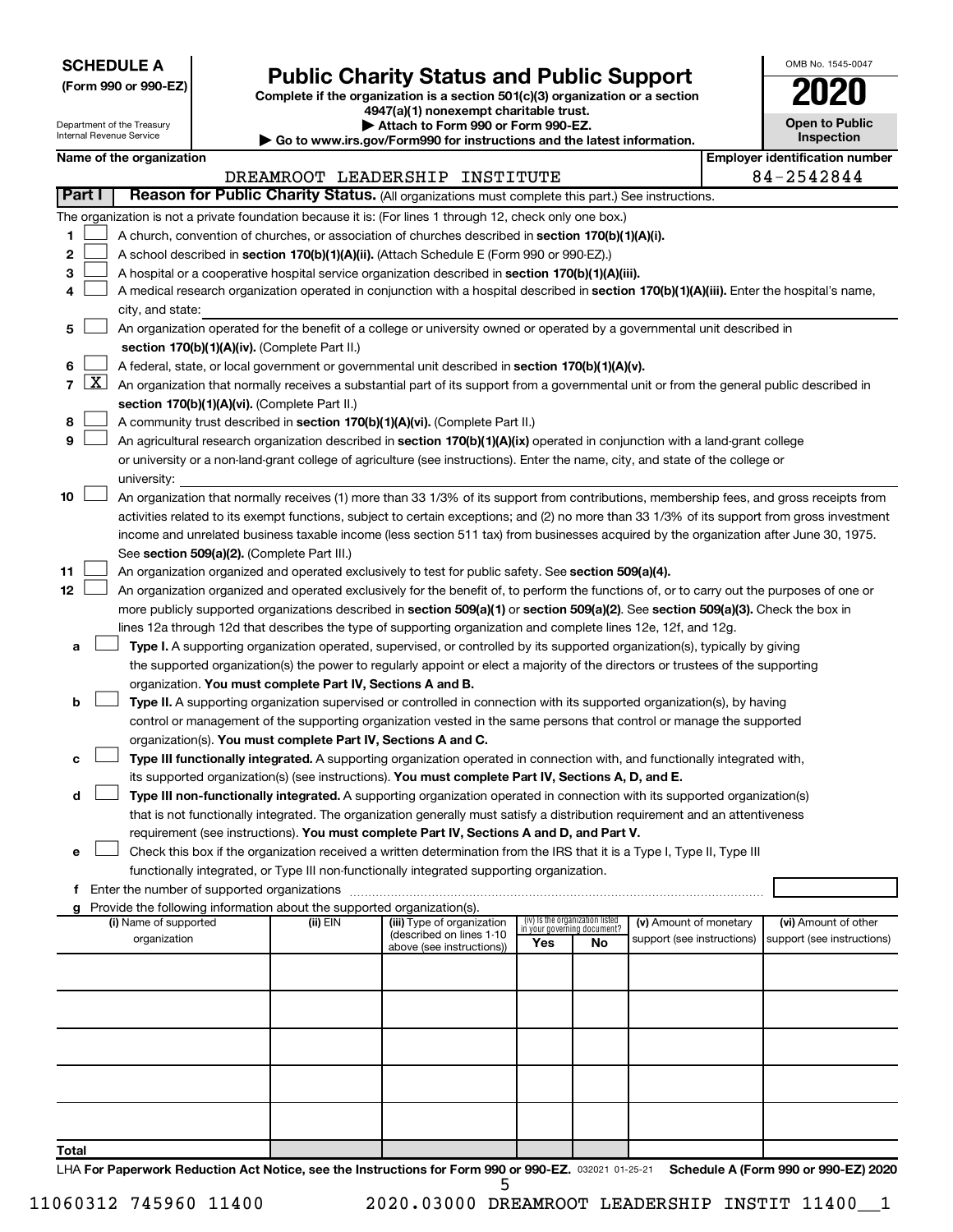**Part II Support Schedule for Organizations Described in Sections 170(b)(1)(A)(iv) and 170(b)(1)(A)(vi)**

(Complete only if you checked the box on line 5, 7, or 8 of Part I or if the organization failed to qualify under Part III. If the organization fails to qualify under the tests listed below, please complete Part III.)

|    | <b>Section A. Public Support</b>                                                                                                                                                                                              |          |          |            |                           |                                      |                                      |
|----|-------------------------------------------------------------------------------------------------------------------------------------------------------------------------------------------------------------------------------|----------|----------|------------|---------------------------|--------------------------------------|--------------------------------------|
|    | Calendar year (or fiscal year beginning in)                                                                                                                                                                                   | (a) 2016 | (b) 2017 | $(c)$ 2018 | $(d)$ 2019                | (e) 2020                             | (f) Total                            |
|    | 1 Gifts, grants, contributions, and                                                                                                                                                                                           |          |          |            |                           |                                      |                                      |
|    | membership fees received. (Do not                                                                                                                                                                                             |          |          |            |                           |                                      |                                      |
|    | include any "unusual grants.")                                                                                                                                                                                                |          |          |            | 34,675.                   | 147,888.                             | 182,563.                             |
|    | 2 Tax revenues levied for the organ-                                                                                                                                                                                          |          |          |            |                           |                                      |                                      |
|    | ization's benefit and either paid to                                                                                                                                                                                          |          |          |            |                           |                                      |                                      |
|    | or expended on its behalf                                                                                                                                                                                                     |          |          |            |                           |                                      |                                      |
|    | 3 The value of services or facilities                                                                                                                                                                                         |          |          |            |                           |                                      |                                      |
|    | furnished by a governmental unit to                                                                                                                                                                                           |          |          |            |                           |                                      |                                      |
|    | the organization without charge                                                                                                                                                                                               |          |          |            |                           |                                      |                                      |
|    | <b>Total.</b> Add lines 1 through 3                                                                                                                                                                                           |          |          |            | 34,675.                   | 147,888.                             | 182, 563.                            |
| 5  | The portion of total contributions                                                                                                                                                                                            |          |          |            |                           |                                      |                                      |
|    | by each person (other than a                                                                                                                                                                                                  |          |          |            |                           |                                      |                                      |
|    | governmental unit or publicly                                                                                                                                                                                                 |          |          |            |                           |                                      |                                      |
|    | supported organization) included                                                                                                                                                                                              |          |          |            |                           |                                      |                                      |
|    | on line 1 that exceeds 2% of the                                                                                                                                                                                              |          |          |            |                           |                                      |                                      |
|    | amount shown on line 11,                                                                                                                                                                                                      |          |          |            |                           |                                      |                                      |
|    | column (f)                                                                                                                                                                                                                    |          |          |            |                           |                                      | 148,014.                             |
|    | 6 Public support. Subtract line 5 from line 4.                                                                                                                                                                                |          |          |            |                           |                                      | 34,549.                              |
|    | <b>Section B. Total Support</b>                                                                                                                                                                                               |          |          |            |                           |                                      |                                      |
|    | Calendar year (or fiscal year beginning in)                                                                                                                                                                                   | (a) 2016 | (b) 2017 | $(c)$ 2018 | $\frac{(d) 2019}{34,675}$ |                                      | $\frac{f(f) \text{Total}}{182,563.}$ |
|    | 7 Amounts from line 4                                                                                                                                                                                                         |          |          |            |                           | (e) $2020$<br>$147, 888$ .           |                                      |
| 8  | Gross income from interest,                                                                                                                                                                                                   |          |          |            |                           |                                      |                                      |
|    | dividends, payments received on                                                                                                                                                                                               |          |          |            |                           |                                      |                                      |
|    | securities loans, rents, royalties,                                                                                                                                                                                           |          |          |            |                           |                                      |                                      |
|    | and income from similar sources                                                                                                                                                                                               |          |          |            |                           |                                      |                                      |
| 9  | Net income from unrelated business                                                                                                                                                                                            |          |          |            |                           |                                      |                                      |
|    | activities, whether or not the                                                                                                                                                                                                |          |          |            |                           |                                      |                                      |
|    | business is regularly carried on                                                                                                                                                                                              |          |          |            |                           |                                      |                                      |
|    | 10 Other income. Do not include gain                                                                                                                                                                                          |          |          |            |                           |                                      |                                      |
|    | or loss from the sale of capital                                                                                                                                                                                              |          |          |            |                           |                                      |                                      |
|    | assets (Explain in Part VI.)                                                                                                                                                                                                  |          |          |            |                           | 365.                                 | 365.                                 |
|    | 11 Total support. Add lines 7 through 10                                                                                                                                                                                      |          |          |            |                           |                                      | 182,928.                             |
| 12 | Gross receipts from related activities, etc. (see instructions)                                                                                                                                                               |          |          |            |                           | 12                                   |                                      |
|    | 13 First 5 years. If the Form 990 is for the organization's first, second, third, fourth, or fifth tax year as a section 501(c)(3)                                                                                            |          |          |            |                           |                                      |                                      |
|    |                                                                                                                                                                                                                               |          |          |            |                           |                                      |                                      |
|    | <b>Section C. Computation of Public Support Percentage</b>                                                                                                                                                                    |          |          |            |                           |                                      |                                      |
|    |                                                                                                                                                                                                                               |          |          |            |                           | 14                                   | 18.89<br>%                           |
|    |                                                                                                                                                                                                                               |          |          |            |                           | 15                                   | %                                    |
|    | 16a 33 1/3% support test - 2020. If the organization did not check the box on line 13, and line 14 is 33 1/3% or more, check this box and                                                                                     |          |          |            |                           |                                      |                                      |
|    | stop here. The organization qualifies as a publicly supported organization manufaction manufacture or the organization manufacture or the organization manufacture or the organization of the state of the state of the state |          |          |            |                           |                                      |                                      |
|    | b 33 1/3% support test - 2019. If the organization did not check a box on line 13 or 16a, and line 15 is 33 1/3% or more, check this box                                                                                      |          |          |            |                           |                                      |                                      |
|    |                                                                                                                                                                                                                               |          |          |            |                           |                                      |                                      |
|    | 17a 10% -facts-and-circumstances test - 2020. If the organization did not check a box on line 13, 16a, or 16b, and line 14 is 10% or more,                                                                                    |          |          |            |                           |                                      |                                      |
|    | and if the organization meets the facts-and-circumstances test, check this box and stop here. Explain in Part VI how the organization                                                                                         |          |          |            |                           |                                      |                                      |
|    | meets the facts-and-circumstances test. The organization qualifies as a publicly supported organization                                                                                                                       |          |          |            |                           |                                      |                                      |
|    | <b>b 10% -facts-and-circumstances test - 2019.</b> If the organization did not check a box on line 13, 16a, 16b, or 17a, and line 15 is 10% or                                                                                |          |          |            |                           |                                      |                                      |
|    | more, and if the organization meets the facts-and-circumstances test, check this box and stop here. Explain in Part VI how the                                                                                                |          |          |            |                           |                                      |                                      |
|    | organization meets the facts-and-circumstances test. The organization qualifies as a publicly supported organization                                                                                                          |          |          |            |                           |                                      |                                      |
| 18 | Private foundation. If the organization did not check a box on line 13, 16a, 16b, 17a, or 17b, check this box and see instructions                                                                                            |          |          |            |                           | Schodule A (Form 990 or 990-F7) 2020 |                                      |

**Schedule A (Form 990 or 990-EZ) 2020**

032022 01-25-21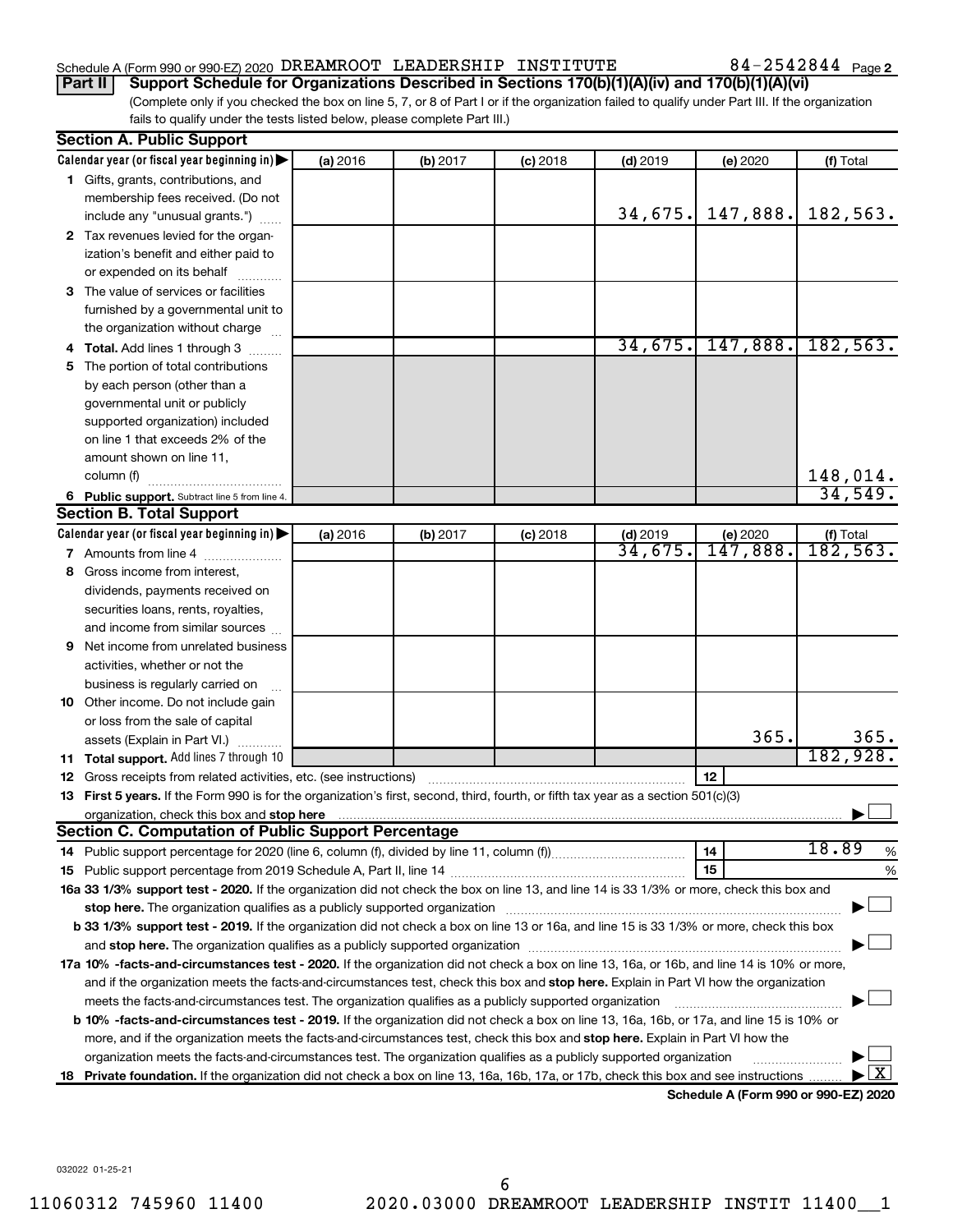#### Schedule A (Form 990 or 990-EZ) 2020 DREAMROOT LEADERSHIP INSTITUTE  $\,$  84 - 2542844  $\,$  Page **Part III Support Schedule for Organizations Described in Section 509(a)(2)**

(Complete only if you checked the box on line 10 of Part I or if the organization failed to qualify under Part II. If the organization fails to qualify under the tests listed below, please complete Part II.)

| <b>Section A. Public Support</b>                                                                                                                                                                                               |          |          |            |            |          |                                      |
|--------------------------------------------------------------------------------------------------------------------------------------------------------------------------------------------------------------------------------|----------|----------|------------|------------|----------|--------------------------------------|
| Calendar year (or fiscal year beginning in)                                                                                                                                                                                    | (a) 2016 | (b) 2017 | $(c)$ 2018 | $(d)$ 2019 | (e) 2020 | (f) Total                            |
| 1 Gifts, grants, contributions, and                                                                                                                                                                                            |          |          |            |            |          |                                      |
| membership fees received. (Do not                                                                                                                                                                                              |          |          |            |            |          |                                      |
| include any "unusual grants.")                                                                                                                                                                                                 |          |          |            |            |          |                                      |
| 2 Gross receipts from admissions,<br>merchandise sold or services per-<br>formed, or facilities furnished in<br>any activity that is related to the<br>organization's tax-exempt purpose                                       |          |          |            |            |          |                                      |
| 3 Gross receipts from activities that                                                                                                                                                                                          |          |          |            |            |          |                                      |
| are not an unrelated trade or bus-                                                                                                                                                                                             |          |          |            |            |          |                                      |
| iness under section 513                                                                                                                                                                                                        |          |          |            |            |          |                                      |
| 4 Tax revenues levied for the organ-                                                                                                                                                                                           |          |          |            |            |          |                                      |
| ization's benefit and either paid to                                                                                                                                                                                           |          |          |            |            |          |                                      |
| or expended on its behalf                                                                                                                                                                                                      |          |          |            |            |          |                                      |
| 5 The value of services or facilities                                                                                                                                                                                          |          |          |            |            |          |                                      |
| furnished by a governmental unit to                                                                                                                                                                                            |          |          |            |            |          |                                      |
| the organization without charge                                                                                                                                                                                                |          |          |            |            |          |                                      |
| 6 Total. Add lines 1 through 5                                                                                                                                                                                                 |          |          |            |            |          |                                      |
| 7a Amounts included on lines 1, 2, and                                                                                                                                                                                         |          |          |            |            |          |                                      |
| 3 received from disqualified persons                                                                                                                                                                                           |          |          |            |            |          |                                      |
| <b>b</b> Amounts included on lines 2 and 3 received<br>from other than disqualified persons that<br>exceed the greater of \$5,000 or 1% of the<br>amount on line 13 for the year                                               |          |          |            |            |          |                                      |
| c Add lines 7a and 7b                                                                                                                                                                                                          |          |          |            |            |          |                                      |
| 8 Public support. (Subtract line 7c from line 6.)                                                                                                                                                                              |          |          |            |            |          |                                      |
| <b>Section B. Total Support</b>                                                                                                                                                                                                |          |          |            |            |          |                                      |
| Calendar year (or fiscal year beginning in)                                                                                                                                                                                    | (a) 2016 | (b) 2017 | $(c)$ 2018 | $(d)$ 2019 | (e) 2020 | (f) Total                            |
| <b>9</b> Amounts from line 6                                                                                                                                                                                                   |          |          |            |            |          |                                      |
| <b>10a</b> Gross income from interest,<br>dividends, payments received on<br>securities loans, rents, royalties,<br>and income from similar sources                                                                            |          |          |            |            |          |                                      |
| <b>b</b> Unrelated business taxable income                                                                                                                                                                                     |          |          |            |            |          |                                      |
| (less section 511 taxes) from businesses                                                                                                                                                                                       |          |          |            |            |          |                                      |
| acquired after June 30, 1975<br>$\overline{\phantom{a}}$                                                                                                                                                                       |          |          |            |            |          |                                      |
| c Add lines 10a and 10b                                                                                                                                                                                                        |          |          |            |            |          |                                      |
| 11 Net income from unrelated business<br>activities not included in line 10b.<br>whether or not the business is<br>regularly carried on                                                                                        |          |          |            |            |          |                                      |
| <b>12</b> Other income. Do not include gain<br>or loss from the sale of capital<br>assets (Explain in Part VI.)                                                                                                                |          |          |            |            |          |                                      |
| <b>13</b> Total support. (Add lines 9, 10c, 11, and 12.)                                                                                                                                                                       |          |          |            |            |          |                                      |
| 14 First 5 years. If the Form 990 is for the organization's first, second, third, fourth, or fifth tax year as a section 501(c)(3) organization,                                                                               |          |          |            |            |          |                                      |
| check this box and stop here manufactured and stop here and stop here are constructed and stop here and stop here and stop here and stop here and stop here and stop here and stop here are all the stop of the stop of the st |          |          |            |            |          |                                      |
| Section C. Computation of Public Support Percentage                                                                                                                                                                            |          |          |            |            |          |                                      |
|                                                                                                                                                                                                                                |          |          |            |            | 15       | ℅                                    |
| 16 Public support percentage from 2019 Schedule A, Part III, line 15                                                                                                                                                           |          |          |            |            | 16       | %                                    |
| Section D. Computation of Investment Income Percentage                                                                                                                                                                         |          |          |            |            |          |                                      |
|                                                                                                                                                                                                                                |          |          |            |            | 17       | %                                    |
| 18 Investment income percentage from 2019 Schedule A, Part III, line 17                                                                                                                                                        |          |          |            |            | 18       | %                                    |
| 19a 33 1/3% support tests - 2020. If the organization did not check the box on line 14, and line 15 is more than 33 1/3%, and line 17 is not                                                                                   |          |          |            |            |          |                                      |
| more than 33 1/3%, check this box and stop here. The organization qualifies as a publicly supported organization                                                                                                               |          |          |            |            |          |                                      |
| b 33 1/3% support tests - 2019. If the organization did not check a box on line 14 or line 19a, and line 16 is more than 33 1/3%, and                                                                                          |          |          |            |            |          |                                      |
| line 18 is not more than 33 1/3%, check this box and stop here. The organization qualifies as a publicly supported organization                                                                                                |          |          |            |            |          |                                      |
|                                                                                                                                                                                                                                |          |          |            |            |          |                                      |
| 032023 01-25-21                                                                                                                                                                                                                |          |          | 7          |            |          | Schedule A (Form 990 or 990-EZ) 2020 |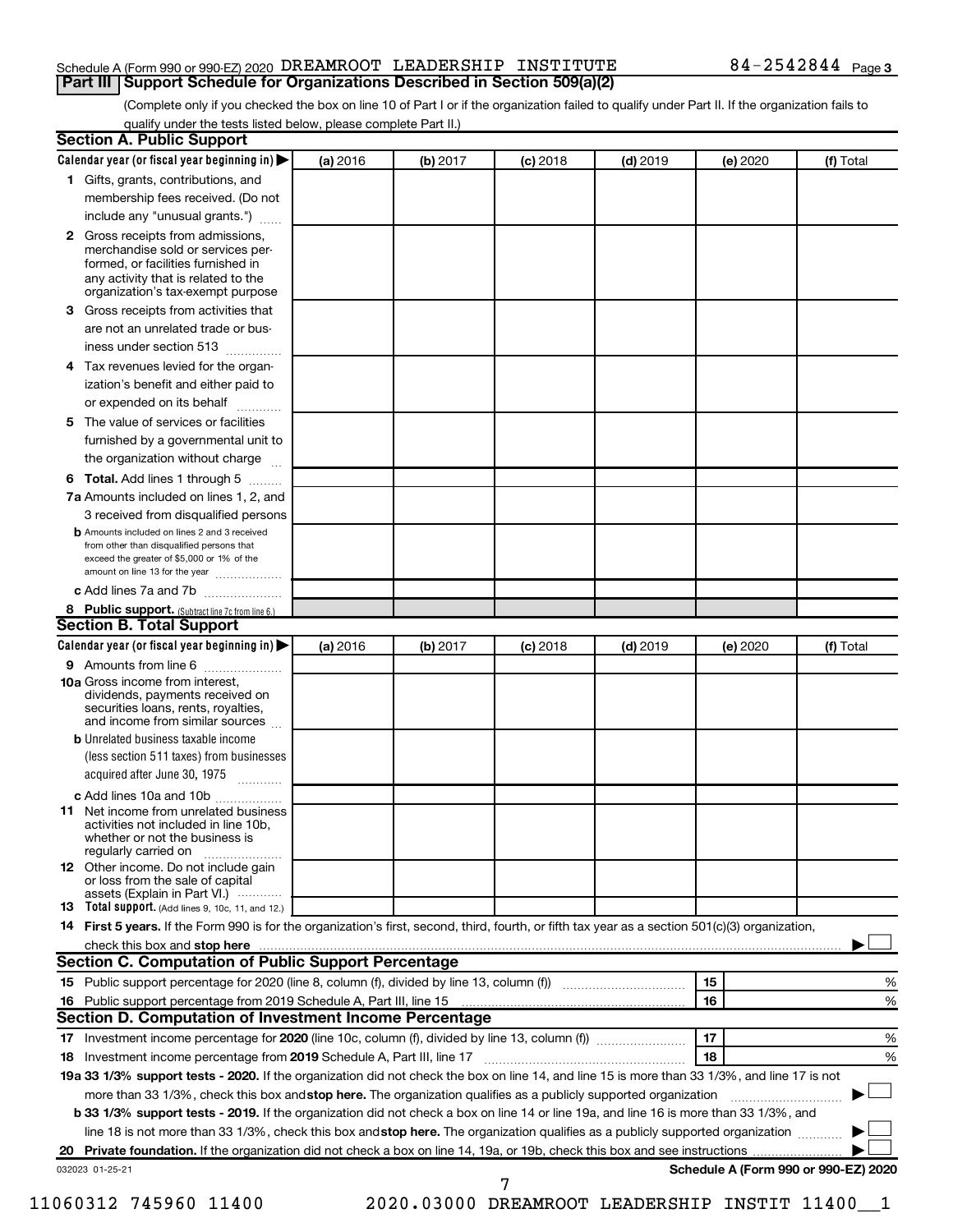**1**

**2**

**3a**

**3b**

**3c**

**4a**

**4b**

**4c**

**5a**

**5b 5c**

**6**

**7**

**8**

**9a**

**9b**

**9c**

**10a**

**10b**

**Schedule A (Form 990 or 990-EZ) 2020**

**Yes No**

# **Part IV Supporting Organizations**

(Complete only if you checked a box in line 12 on Part I. If you checked box 12a, Part I, complete Sections A and B. If you checked box 12b, Part I, complete Sections A and C. If you checked box 12c, Part I, complete Sections A, D, and E. If you checked box 12d, Part I, complete Sections A and D, and complete Part V.)

# **Section A. All Supporting Organizations**

- **1** Are all of the organization's supported organizations listed by name in the organization's governing documents? If "No," describe in Part VI how the supported organizations are designated. If designated by *class or purpose, describe the designation. If historic and continuing relationship, explain.*
- **2** Did the organization have any supported organization that does not have an IRS determination of status under section 509(a)(1) or (2)? If "Yes," explain in Part **VI** how the organization determined that the supported *organization was described in section 509(a)(1) or (2).*
- **3a** Did the organization have a supported organization described in section 501(c)(4), (5), or (6)? If "Yes," answer *lines 3b and 3c below.*
- **b** Did the organization confirm that each supported organization qualified under section 501(c)(4), (5), or (6) and satisfied the public support tests under section 509(a)(2)? If "Yes," describe in Part VI when and how the *organization made the determination.*
- **c** Did the organization ensure that all support to such organizations was used exclusively for section 170(c)(2)(B) purposes? If "Yes," explain in Part VI what controls the organization put in place to ensure such use.
- **4 a** *If* Was any supported organization not organized in the United States ("foreign supported organization")? *"Yes," and if you checked box 12a or 12b in Part I, answer lines 4b and 4c below.*
- **b** Did the organization have ultimate control and discretion in deciding whether to make grants to the foreign supported organization? If "Yes," describe in Part VI how the organization had such control and discretion *despite being controlled or supervised by or in connection with its supported organizations.*
- **c** Did the organization support any foreign supported organization that does not have an IRS determination under sections 501(c)(3) and 509(a)(1) or (2)? If "Yes," explain in Part VI what controls the organization used *to ensure that all support to the foreign supported organization was used exclusively for section 170(c)(2)(B) purposes.*
- **5a** Did the organization add, substitute, or remove any supported organizations during the tax year? If "Yes," answer lines 5b and 5c below (if applicable). Also, provide detail in **Part VI,** including (i) the names and EIN *numbers of the supported organizations added, substituted, or removed; (ii) the reasons for each such action; (iii) the authority under the organization's organizing document authorizing such action; and (iv) how the action was accomplished (such as by amendment to the organizing document).*
- **b Type I or Type II only.** Was any added or substituted supported organization part of a class already designated in the organization's organizing document?
- **c Substitutions only.**  Was the substitution the result of an event beyond the organization's control?
- **6** Did the organization provide support (whether in the form of grants or the provision of services or facilities) to **Part VI.** support or benefit one or more of the filing organization's supported organizations? If "Yes," provide detail in anyone other than (i) its supported organizations, (ii) individuals that are part of the charitable class benefited by one or more of its supported organizations, or (iii) other supporting organizations that also
- **7** Did the organization provide a grant, loan, compensation, or other similar payment to a substantial contributor regard to a substantial contributor? If "Yes," complete Part I of Schedule L (Form 990 or 990-EZ). (as defined in section 4958(c)(3)(C)), a family member of a substantial contributor, or a 35% controlled entity with
- **8** Did the organization make a loan to a disqualified person (as defined in section 4958) not described in line 7? *If "Yes," complete Part I of Schedule L (Form 990 or 990-EZ).*
- **9 a** Was the organization controlled directly or indirectly at any time during the tax year by one or more in section 509(a)(1) or (2))? If "Yes," provide detail in **Part VI.** disqualified persons, as defined in section 4946 (other than foundation managers and organizations described
- **b** Did one or more disqualified persons (as defined in line 9a) hold a controlling interest in any entity in which the supporting organization had an interest? If "Yes," provide detail in Part VI.
- **c** Did a disqualified person (as defined in line 9a) have an ownership interest in, or derive any personal benefit from, assets in which the supporting organization also had an interest? If "Yes," provide detail in Part VI.
- **10 a** Was the organization subject to the excess business holdings rules of section 4943 because of section supporting organizations)? If "Yes," answer line 10b below. 4943(f) (regarding certain Type II supporting organizations, and all Type III non-functionally integrated
	- **b** Did the organization have any excess business holdings in the tax year? (Use Schedule C, Form 4720, to *determine whether the organization had excess business holdings.)*

032024 01-25-21

8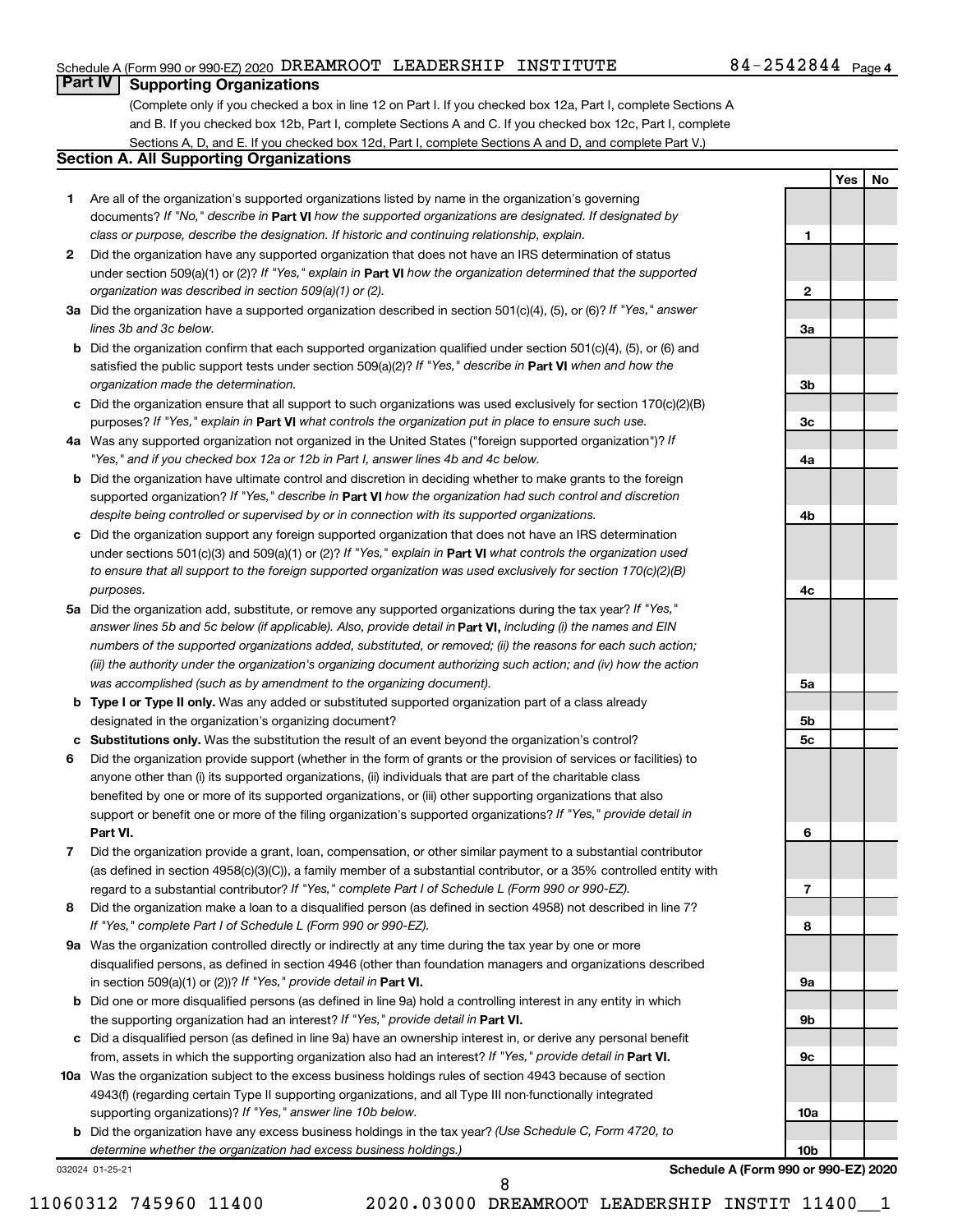**Part IV Supporting Organizations** *(continued)*

|    |                                                                                                                                                                                                                                                           |                 | Yes | No |
|----|-----------------------------------------------------------------------------------------------------------------------------------------------------------------------------------------------------------------------------------------------------------|-----------------|-----|----|
| 11 | Has the organization accepted a gift or contribution from any of the following persons?                                                                                                                                                                   |                 |     |    |
|    | a A person who directly or indirectly controls, either alone or together with persons described in lines 11b and                                                                                                                                          |                 |     |    |
|    | 11c below, the governing body of a supported organization?                                                                                                                                                                                                | 11a             |     |    |
|    | <b>b</b> A family member of a person described in line 11a above?                                                                                                                                                                                         | 11 <sub>b</sub> |     |    |
|    | c A 35% controlled entity of a person described in line 11a or 11b above? If "Yes" to line 11a, 11b, or 11c, provide                                                                                                                                      |                 |     |    |
|    | detail in Part VI.                                                                                                                                                                                                                                        | 11c             |     |    |
|    | <b>Section B. Type I Supporting Organizations</b>                                                                                                                                                                                                         |                 |     |    |
|    |                                                                                                                                                                                                                                                           |                 | Yes | No |
| 1  | Did the governing body, members of the governing body, officers acting in their official capacity, or membership of one or                                                                                                                                |                 |     |    |
|    | more supported organizations have the power to regularly appoint or elect at least a majority of the organization's officers,                                                                                                                             |                 |     |    |
|    | directors, or trustees at all times during the tax year? If "No," describe in Part VI how the supported organization(s)<br>effectively operated, supervised, or controlled the organization's activities. If the organization had more than one supported |                 |     |    |
|    | organization, describe how the powers to appoint and/or remove officers, directors, or trustees were allocated among the                                                                                                                                  |                 |     |    |
|    | supported organizations and what conditions or restrictions, if any, applied to such powers during the tax year.                                                                                                                                          | 1               |     |    |
| 2  | Did the organization operate for the benefit of any supported organization other than the supported                                                                                                                                                       |                 |     |    |
|    | organization(s) that operated, supervised, or controlled the supporting organization? If "Yes," explain in                                                                                                                                                |                 |     |    |
|    | Part VI how providing such benefit carried out the purposes of the supported organization(s) that operated,                                                                                                                                               |                 |     |    |
|    | supervised, or controlled the supporting organization.                                                                                                                                                                                                    | $\mathbf{2}$    |     |    |
|    | <b>Section C. Type II Supporting Organizations</b>                                                                                                                                                                                                        |                 |     |    |
|    |                                                                                                                                                                                                                                                           |                 | Yes | No |
| 1. | Were a majority of the organization's directors or trustees during the tax year also a majority of the directors                                                                                                                                          |                 |     |    |
|    | or trustees of each of the organization's supported organization(s)? If "No," describe in Part VI how control                                                                                                                                             |                 |     |    |
|    | or management of the supporting organization was vested in the same persons that controlled or managed                                                                                                                                                    |                 |     |    |
|    | the supported organization(s).                                                                                                                                                                                                                            | 1               |     |    |
|    | Section D. All Type III Supporting Organizations                                                                                                                                                                                                          |                 |     |    |
|    |                                                                                                                                                                                                                                                           |                 | Yes | No |
| 1  | Did the organization provide to each of its supported organizations, by the last day of the fifth month of the                                                                                                                                            |                 |     |    |
|    | organization's tax year, (i) a written notice describing the type and amount of support provided during the prior tax                                                                                                                                     |                 |     |    |
|    | year, (ii) a copy of the Form 990 that was most recently filed as of the date of notification, and (iii) copies of the                                                                                                                                    |                 |     |    |
|    | organization's governing documents in effect on the date of notification, to the extent not previously provided?                                                                                                                                          | 1               |     |    |
| 2  | Were any of the organization's officers, directors, or trustees either (i) appointed or elected by the supported                                                                                                                                          |                 |     |    |
|    | organization(s) or (ii) serving on the governing body of a supported organization? If "No," explain in Part VI how<br>the organization maintained a close and continuous working relationship with the supported organization(s).                         | $\mathbf{2}$    |     |    |
|    | By reason of the relationship described in line 2, above, did the organization's supported organizations have a                                                                                                                                           |                 |     |    |
| 3  | significant voice in the organization's investment policies and in directing the use of the organization's                                                                                                                                                |                 |     |    |
|    | income or assets at all times during the tax year? If "Yes," describe in Part VI the role the organization's                                                                                                                                              |                 |     |    |
|    | supported organizations played in this regard.                                                                                                                                                                                                            | 3               |     |    |
|    | Section E. Type III Functionally Integrated Supporting Organizations                                                                                                                                                                                      |                 |     |    |
| 1  | Check the box next to the method that the organization used to satisfy the Integral Part Test during the yealsee instructions).                                                                                                                           |                 |     |    |
| a  | The organization satisfied the Activities Test. Complete line 2 below.                                                                                                                                                                                    |                 |     |    |
| b  | The organization is the parent of each of its supported organizations. Complete line 3 below.                                                                                                                                                             |                 |     |    |
| c  | The organization supported a governmental entity. Describe in Part VI how you supported a governmental entity (see instructions).                                                                                                                         |                 |     |    |
| 2  | Activities Test. Answer lines 2a and 2b below.                                                                                                                                                                                                            |                 | Yes | No |
| a  | Did substantially all of the organization's activities during the tax year directly further the exempt purposes of                                                                                                                                        |                 |     |    |
|    | the supported organization(s) to which the organization was responsive? If "Yes," then in Part VI identify                                                                                                                                                |                 |     |    |
|    | those supported organizations and explain how these activities directly furthered their exempt purposes,                                                                                                                                                  |                 |     |    |
|    | how the organization was responsive to those supported organizations, and how the organization determined                                                                                                                                                 |                 |     |    |
|    | that these activities constituted substantially all of its activities.                                                                                                                                                                                    | 2a              |     |    |
| b  | Did the activities described in line 2a, above, constitute activities that, but for the organization's involvement,                                                                                                                                       |                 |     |    |
|    | one or more of the organization's supported organization(s) would have been engaged in? If "Yes," explain in                                                                                                                                              |                 |     |    |
|    | Part VI the reasons for the organization's position that its supported organization(s) would have engaged in                                                                                                                                              |                 |     |    |
|    | these activities but for the organization's involvement.                                                                                                                                                                                                  | 2b              |     |    |
| 3  | Parent of Supported Organizations. Answer lines 3a and 3b below.                                                                                                                                                                                          |                 |     |    |
| а  | Did the organization have the power to regularly appoint or elect a majority of the officers, directors, or                                                                                                                                               |                 |     |    |
|    | trustees of each of the supported organizations? If "Yes" or "No" provide details in Part VI.                                                                                                                                                             | За              |     |    |
|    | <b>b</b> Did the organization exercise a substantial degree of direction over the policies, programs, and activities of each                                                                                                                              |                 |     |    |
|    | of its supported organizations? If "Yes," describe in Part VI the role played by the organization in this regard.                                                                                                                                         | 3b              |     |    |
|    | Schedule A (Form 990 or 990-EZ) 2020<br>032025 01-25-21                                                                                                                                                                                                   |                 |     |    |
|    | 9                                                                                                                                                                                                                                                         |                 |     |    |

<sup>11060312 745960 11400 2020.03000</sup> DREAMROOT LEADERSHIP INSTIT 11400\_\_1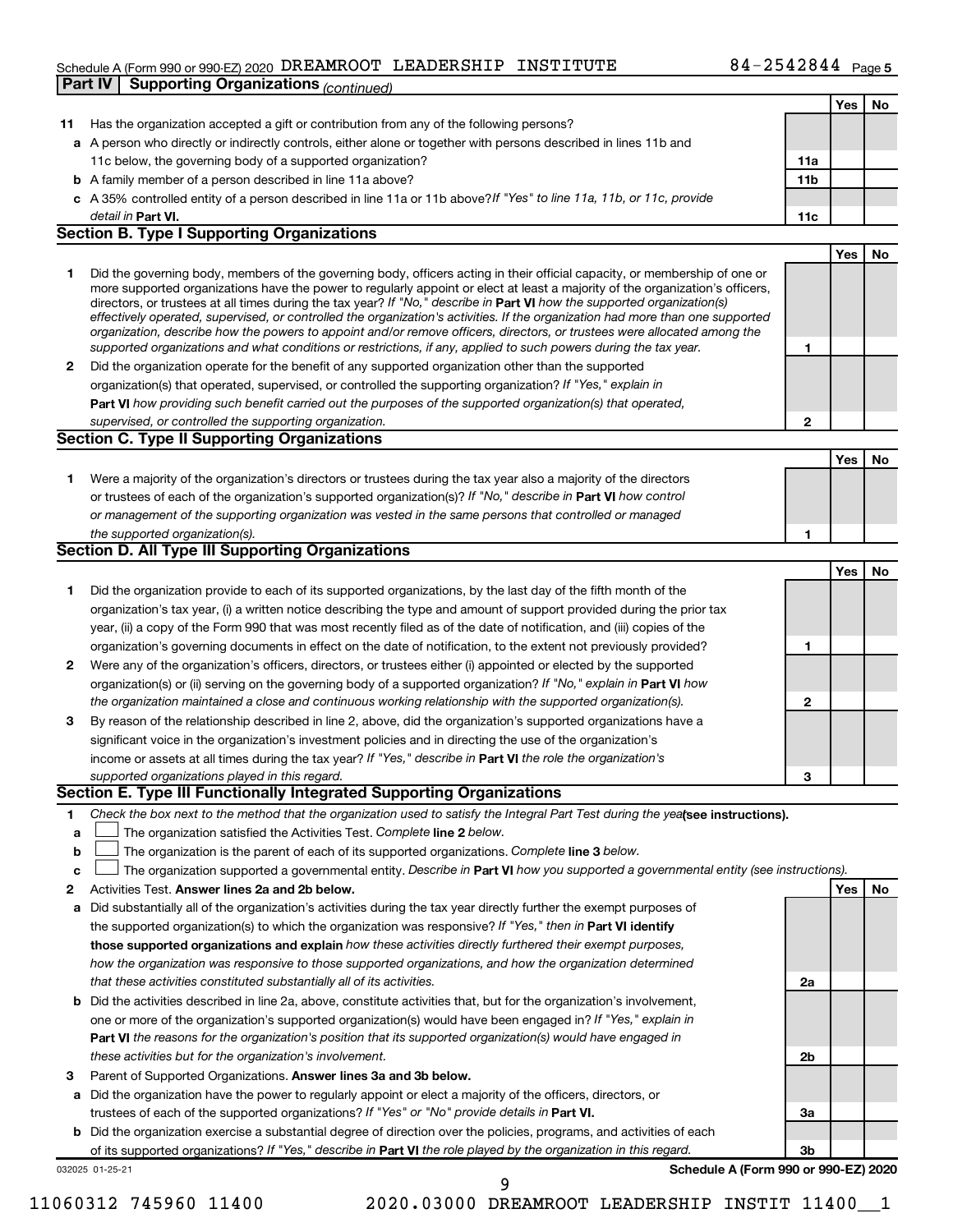# **Part V Type III Non-Functionally Integrated 509(a)(3) Supporting Organizations**

84-2542844 Page 6

1 **Letter See instructions.** Check here if the organization satisfied the Integral Part Test as a qualifying trust on Nov. 20, 1970 (*explain in* Part **VI**). See instructions. All other Type III non-functionally integrated supporting organizations must complete Sections A through E.

|              | Section A - Adjusted Net Income                                             |                | (A) Prior Year | (B) Current Year<br>(optional) |
|--------------|-----------------------------------------------------------------------------|----------------|----------------|--------------------------------|
| 1            | Net short-term capital gain                                                 | 1              |                |                                |
| $\mathbf{2}$ | Recoveries of prior-year distributions                                      | $\mathbf{2}$   |                |                                |
| 3            | Other gross income (see instructions)                                       | 3              |                |                                |
| 4            | Add lines 1 through 3.                                                      | 4              |                |                                |
| 5            | Depreciation and depletion                                                  | 5              |                |                                |
| 6            | Portion of operating expenses paid or incurred for production or            |                |                |                                |
|              | collection of gross income or for management, conservation, or              |                |                |                                |
|              | maintenance of property held for production of income (see instructions)    | 6              |                |                                |
| 7            | Other expenses (see instructions)                                           | $\overline{7}$ |                |                                |
| 8            | Adjusted Net Income (subtract lines 5, 6, and 7 from line 4)                | 8              |                |                                |
|              | <b>Section B - Minimum Asset Amount</b>                                     |                | (A) Prior Year | (B) Current Year<br>(optional) |
| 1            | Aggregate fair market value of all non-exempt-use assets (see               |                |                |                                |
|              | instructions for short tax year or assets held for part of year):           |                |                |                                |
|              | a Average monthly value of securities                                       | 1a             |                |                                |
|              | <b>b</b> Average monthly cash balances                                      | 1b             |                |                                |
|              | c Fair market value of other non-exempt-use assets                          | 1c             |                |                                |
|              | d Total (add lines 1a, 1b, and 1c)                                          | 1d             |                |                                |
|              | e Discount claimed for blockage or other factors                            |                |                |                                |
|              | (explain in detail in Part VI):                                             |                |                |                                |
| $\mathbf{2}$ | Acquisition indebtedness applicable to non-exempt-use assets                | $\mathbf{2}$   |                |                                |
| 3            | Subtract line 2 from line 1d.                                               | 3              |                |                                |
| 4            | Cash deemed held for exempt use. Enter 0.015 of line 3 (for greater amount, |                |                |                                |
|              | see instructions)                                                           | 4              |                |                                |
| 5            | Net value of non-exempt-use assets (subtract line 4 from line 3)            | 5              |                |                                |
| 6            | Multiply line 5 by 0.035.                                                   | 6              |                |                                |
| 7            | Recoveries of prior-year distributions                                      | $\overline{7}$ |                |                                |
| 8            | Minimum Asset Amount (add line 7 to line 6)                                 | 8              |                |                                |
|              | <b>Section C - Distributable Amount</b>                                     |                |                | <b>Current Year</b>            |
| 1            | Adjusted net income for prior year (from Section A, line 8, column A)       | 1              |                |                                |
| 2            | Enter 0.85 of line 1.                                                       | $\mathbf{2}$   |                |                                |
| 3            | Minimum asset amount for prior year (from Section B, line 8, column A)      | 3              |                |                                |
| 4            | Enter greater of line 2 or line 3.                                          | 4              |                |                                |
| 5            | Income tax imposed in prior year                                            | 5              |                |                                |
| 6            | <b>Distributable Amount.</b> Subtract line 5 from line 4, unless subject to |                |                |                                |
|              | emergency temporary reduction (see instructions).                           | 6              |                |                                |
|              |                                                                             |                |                |                                |

**7** Check here if the current year is the organization's first as a non-functionally integrated Type III supporting organization (see † instructions).

**Schedule A (Form 990 or 990-EZ) 2020**

032026 01-25-21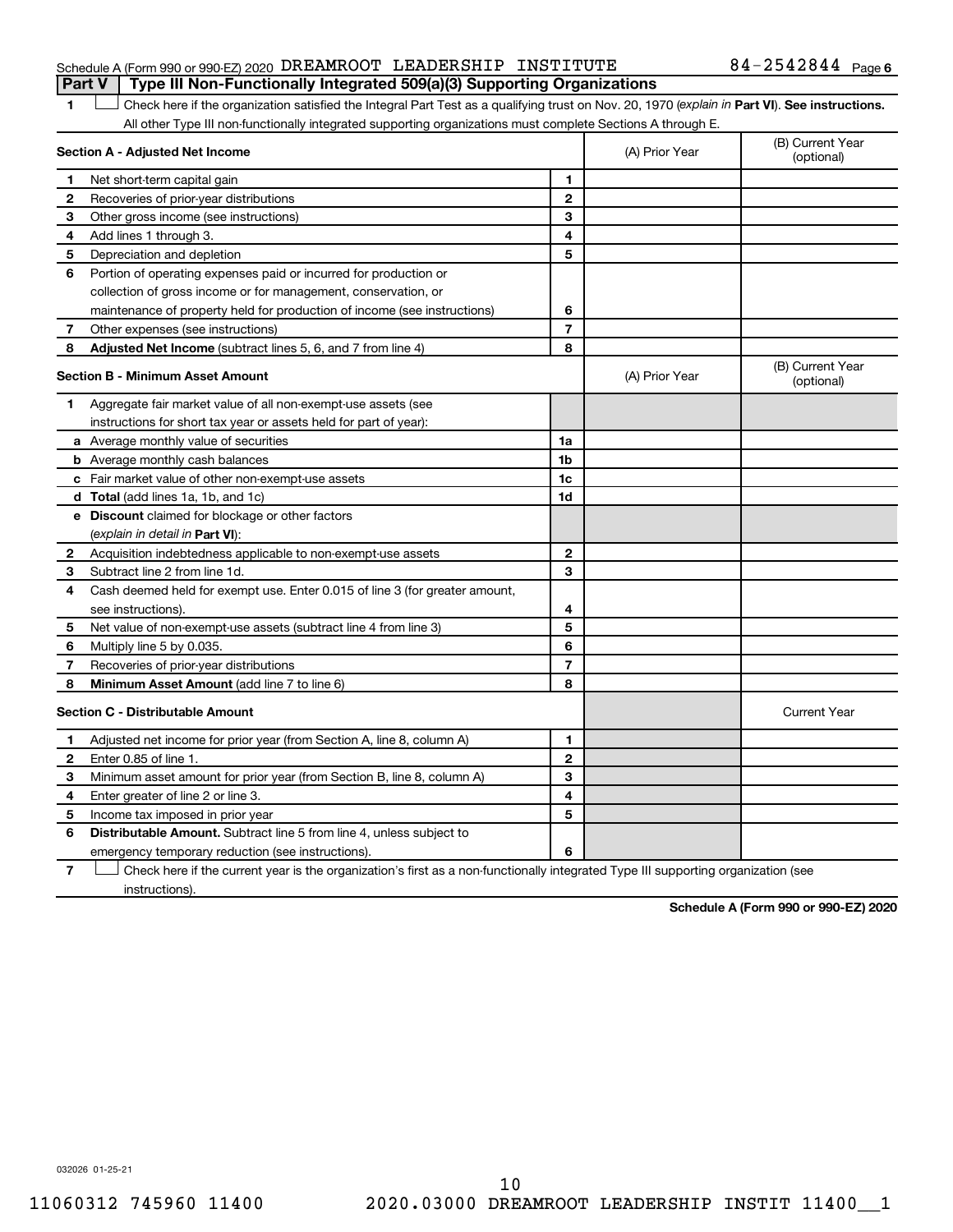#### $S$ chedule A (Form 990 or 990-EZ) 2020 DREAMROOT LEADERSHIP INSTITUTE  $\overline{S}$   $\overline{S}$ DREAMROOT LEADERSHIP INSTITUTE 84-2542844

|    | Type III Non-Functionally Integrated 509(a)(3) Supporting Organizations (continued)<br><b>Part V</b> |                             |                                       |    |                                         |
|----|------------------------------------------------------------------------------------------------------|-----------------------------|---------------------------------------|----|-----------------------------------------|
|    | <b>Section D - Distributions</b>                                                                     |                             |                                       |    | <b>Current Year</b>                     |
| 1  | Amounts paid to supported organizations to accomplish exempt purposes                                |                             | 1                                     |    |                                         |
| 2  | Amounts paid to perform activity that directly furthers exempt purposes of supported                 |                             |                                       |    |                                         |
|    | organizations, in excess of income from activity                                                     |                             |                                       | 2  |                                         |
| 3  | Administrative expenses paid to accomplish exempt purposes of supported organizations                |                             |                                       | 3  |                                         |
| 4  | Amounts paid to acquire exempt-use assets                                                            |                             |                                       | 4  |                                         |
| 5  | Qualified set-aside amounts (prior IRS approval required - provide details in Part VI)               |                             |                                       | 5  |                                         |
| 6  | Other distributions ( <i>describe in Part VI</i> ). See instructions.                                |                             |                                       | 6  |                                         |
| 7  | Total annual distributions. Add lines 1 through 6.                                                   |                             |                                       | 7  |                                         |
| 8  | Distributions to attentive supported organizations to which the organization is responsive           |                             |                                       |    |                                         |
|    | (provide details in Part VI). See instructions.                                                      |                             |                                       | 8  |                                         |
| 9  | Distributable amount for 2020 from Section C, line 6                                                 |                             |                                       | 9  |                                         |
| 10 | Line 8 amount divided by line 9 amount                                                               |                             |                                       | 10 |                                         |
|    |                                                                                                      | (i)                         | (ii)                                  |    | (iii)                                   |
|    | <b>Section E - Distribution Allocations (see instructions)</b>                                       | <b>Excess Distributions</b> | <b>Underdistributions</b><br>Pre-2020 |    | <b>Distributable</b><br>Amount for 2020 |
| 1  | Distributable amount for 2020 from Section C, line 6                                                 |                             |                                       |    |                                         |
| 2  | Underdistributions, if any, for years prior to 2020 (reason-                                         |                             |                                       |    |                                         |
|    | able cause required - explain in Part VI). See instructions.                                         |                             |                                       |    |                                         |
| 3  | Excess distributions carryover, if any, to 2020                                                      |                             |                                       |    |                                         |
|    | a From 2015                                                                                          |                             |                                       |    |                                         |
|    | $b$ From 2016                                                                                        |                             |                                       |    |                                         |
|    | c From 2017                                                                                          |                             |                                       |    |                                         |
|    | <b>d</b> From 2018                                                                                   |                             |                                       |    |                                         |
|    | e From 2019                                                                                          |                             |                                       |    |                                         |
|    | f Total of lines 3a through 3e                                                                       |                             |                                       |    |                                         |
|    | g Applied to underdistributions of prior years                                                       |                             |                                       |    |                                         |
|    | <b>h</b> Applied to 2020 distributable amount                                                        |                             |                                       |    |                                         |
| Ť. | Carryover from 2015 not applied (see instructions)                                                   |                             |                                       |    |                                         |
|    | Remainder. Subtract lines 3g, 3h, and 3i from line 3f.                                               |                             |                                       |    |                                         |
| 4  | Distributions for 2020 from Section D,                                                               |                             |                                       |    |                                         |
|    | line $7:$                                                                                            |                             |                                       |    |                                         |
|    | a Applied to underdistributions of prior years                                                       |                             |                                       |    |                                         |
|    | <b>b</b> Applied to 2020 distributable amount                                                        |                             |                                       |    |                                         |
|    | c Remainder. Subtract lines 4a and 4b from line 4.                                                   |                             |                                       |    |                                         |
| 5  | Remaining underdistributions for years prior to 2020, if                                             |                             |                                       |    |                                         |
|    | any. Subtract lines 3g and 4a from line 2. For result greater                                        |                             |                                       |    |                                         |
|    | than zero, explain in Part VI. See instructions.                                                     |                             |                                       |    |                                         |
| 6  | Remaining underdistributions for 2020. Subtract lines 3h                                             |                             |                                       |    |                                         |
|    | and 4b from line 1. For result greater than zero, explain in                                         |                             |                                       |    |                                         |
|    | <b>Part VI.</b> See instructions.                                                                    |                             |                                       |    |                                         |
| 7  | Excess distributions carryover to 2021. Add lines 3j                                                 |                             |                                       |    |                                         |
|    | and 4c.                                                                                              |                             |                                       |    |                                         |
| 8  | Breakdown of line 7:                                                                                 |                             |                                       |    |                                         |
|    | a Excess from 2016                                                                                   |                             |                                       |    |                                         |
|    | <b>b</b> Excess from 2017                                                                            |                             |                                       |    |                                         |
|    | c Excess from 2018                                                                                   |                             |                                       |    |                                         |
|    | d Excess from 2019                                                                                   |                             |                                       |    |                                         |
|    | e Excess from 2020                                                                                   |                             |                                       |    |                                         |
|    |                                                                                                      |                             |                                       |    |                                         |

**Schedule A (Form 990 or 990-EZ) 2020**

032027 01-25-21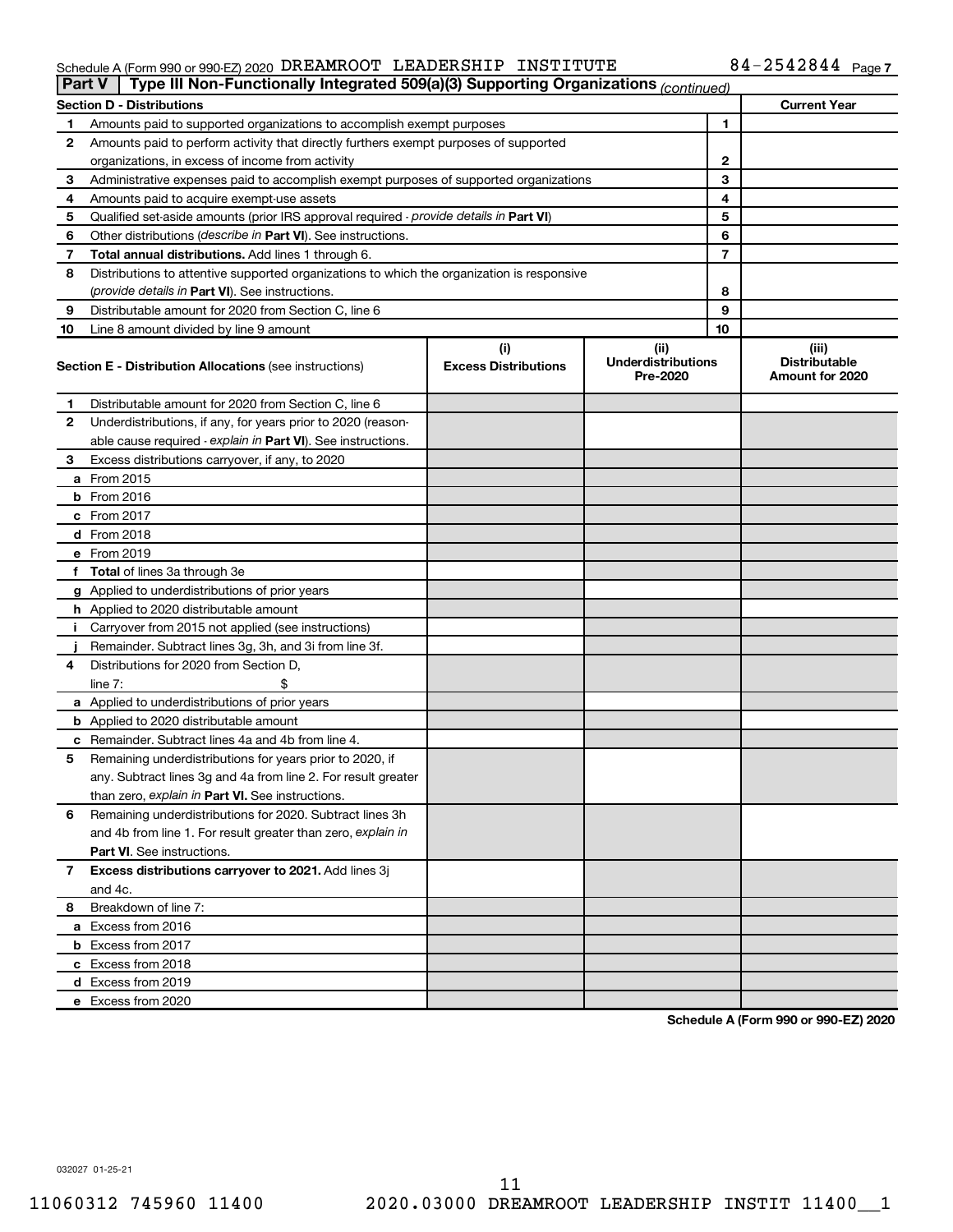| (See instructions.)                                                  | Section D, lines 5, 6, and 8; and Part V, Section E, lines 2, 5, and 6. Also complete this part for any additional information. |  |    |  | Supplemental Information. Provide the explanations required by Part II, line 10; Part II, line 17a or 17b; Part III, line 12;<br>Part IV, Section A, lines 1, 2, 3b, 3c, 4b, 4c, 5a, 6, 9a, 9b, 9c, 11a, 11b, and 11c; Part IV, Section B, lines 1 and 2; Part IV, Section C,<br>line 1; Part IV, Section D, lines 2 and 3; Part IV, Section E, lines 1c, 2a, 2b, 3a, and 3b; Part V, line 1; Part V, Section B, line 1e; Part V, |
|----------------------------------------------------------------------|---------------------------------------------------------------------------------------------------------------------------------|--|----|--|-----------------------------------------------------------------------------------------------------------------------------------------------------------------------------------------------------------------------------------------------------------------------------------------------------------------------------------------------------------------------------------------------------------------------------------|
| PART II, SHORT YEAR EXPLANATION:                                     |                                                                                                                                 |  |    |  |                                                                                                                                                                                                                                                                                                                                                                                                                                   |
| DREAMROOT WAS NOT INCORPORATED UNTIL JULY OF 2019, THEREFORE, THE    |                                                                                                                                 |  |    |  |                                                                                                                                                                                                                                                                                                                                                                                                                                   |
| INFORMATION REFLECTED IN THE 2019 COLUMN IS FOR THE SHORT YEAR ENDED |                                                                                                                                 |  |    |  |                                                                                                                                                                                                                                                                                                                                                                                                                                   |
| 12/31/2019                                                           |                                                                                                                                 |  |    |  |                                                                                                                                                                                                                                                                                                                                                                                                                                   |
|                                                                      |                                                                                                                                 |  |    |  |                                                                                                                                                                                                                                                                                                                                                                                                                                   |
|                                                                      |                                                                                                                                 |  |    |  |                                                                                                                                                                                                                                                                                                                                                                                                                                   |
|                                                                      |                                                                                                                                 |  |    |  |                                                                                                                                                                                                                                                                                                                                                                                                                                   |
|                                                                      |                                                                                                                                 |  |    |  |                                                                                                                                                                                                                                                                                                                                                                                                                                   |
|                                                                      |                                                                                                                                 |  |    |  |                                                                                                                                                                                                                                                                                                                                                                                                                                   |
|                                                                      |                                                                                                                                 |  |    |  |                                                                                                                                                                                                                                                                                                                                                                                                                                   |
|                                                                      |                                                                                                                                 |  |    |  |                                                                                                                                                                                                                                                                                                                                                                                                                                   |
|                                                                      |                                                                                                                                 |  |    |  |                                                                                                                                                                                                                                                                                                                                                                                                                                   |
|                                                                      |                                                                                                                                 |  |    |  |                                                                                                                                                                                                                                                                                                                                                                                                                                   |
|                                                                      |                                                                                                                                 |  |    |  |                                                                                                                                                                                                                                                                                                                                                                                                                                   |
|                                                                      |                                                                                                                                 |  |    |  |                                                                                                                                                                                                                                                                                                                                                                                                                                   |
|                                                                      |                                                                                                                                 |  |    |  |                                                                                                                                                                                                                                                                                                                                                                                                                                   |
|                                                                      |                                                                                                                                 |  |    |  |                                                                                                                                                                                                                                                                                                                                                                                                                                   |
|                                                                      |                                                                                                                                 |  |    |  |                                                                                                                                                                                                                                                                                                                                                                                                                                   |
|                                                                      |                                                                                                                                 |  |    |  |                                                                                                                                                                                                                                                                                                                                                                                                                                   |
|                                                                      |                                                                                                                                 |  |    |  |                                                                                                                                                                                                                                                                                                                                                                                                                                   |
|                                                                      |                                                                                                                                 |  |    |  |                                                                                                                                                                                                                                                                                                                                                                                                                                   |
|                                                                      |                                                                                                                                 |  |    |  |                                                                                                                                                                                                                                                                                                                                                                                                                                   |
|                                                                      |                                                                                                                                 |  |    |  |                                                                                                                                                                                                                                                                                                                                                                                                                                   |
|                                                                      |                                                                                                                                 |  |    |  |                                                                                                                                                                                                                                                                                                                                                                                                                                   |
|                                                                      |                                                                                                                                 |  |    |  |                                                                                                                                                                                                                                                                                                                                                                                                                                   |
|                                                                      |                                                                                                                                 |  |    |  |                                                                                                                                                                                                                                                                                                                                                                                                                                   |
|                                                                      |                                                                                                                                 |  |    |  |                                                                                                                                                                                                                                                                                                                                                                                                                                   |
|                                                                      |                                                                                                                                 |  |    |  |                                                                                                                                                                                                                                                                                                                                                                                                                                   |
|                                                                      |                                                                                                                                 |  |    |  |                                                                                                                                                                                                                                                                                                                                                                                                                                   |
|                                                                      |                                                                                                                                 |  |    |  |                                                                                                                                                                                                                                                                                                                                                                                                                                   |
|                                                                      |                                                                                                                                 |  |    |  |                                                                                                                                                                                                                                                                                                                                                                                                                                   |
| 032028 01-25-21                                                      |                                                                                                                                 |  | 12 |  | Schedule A (Form 990 or 990-EZ) 2020                                                                                                                                                                                                                                                                                                                                                                                              |

 $84 - 2542844$  Page 8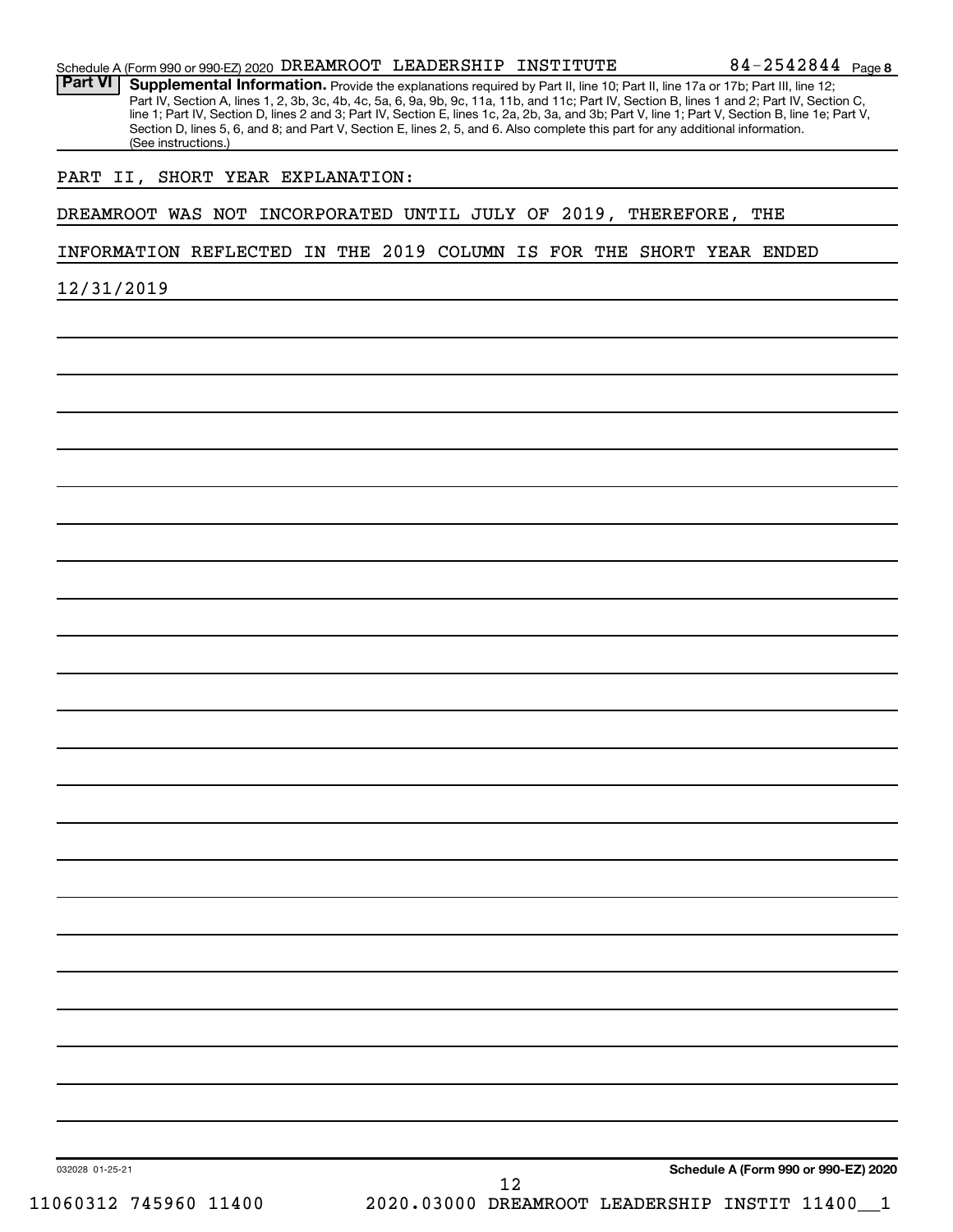**(Form 990, 990-EZ,**

Department of the Treasury Internal Revenue Service

Name of the organization

**Filers** 

# **Schedule B Schedule of Contributors**

**or 990-PF) | Attach to Form 990, Form 990-EZ, or Form 990-PF. | Go to www.irs.gov/Form990 for the latest information.** OMB No. 1545-0047

**2020**

**Employer identification number**

84-2542844

|                                       |          | DREAMROOT LEADERSHIP INSTITUTE                              |  |
|---------------------------------------|----------|-------------------------------------------------------------|--|
| <b>Organization type</b> (check one): |          |                                                             |  |
| Filers of:                            | Section: |                                                             |  |
| Form 990 or 990-EZ                    |          | $\boxed{\mathbf{X}}$ 501(c)( 3) (enter number) organization |  |

|             | 4947(a)(1) nonexempt charitable trust not treated as a private foundation |
|-------------|---------------------------------------------------------------------------|
|             | 527 political organization                                                |
| Form 990-PF | 501(c)(3) exempt private foundation                                       |
|             | 4947(a)(1) nonexempt charitable trust treated as a private foundation     |
|             | 501(c)(3) taxable private foundation                                      |

Check if your organization is covered by the General Rule or a Special Rule. **Note:**  Only a section 501(c)(7), (8), or (10) organization can check boxes for both the General Rule and a Special Rule. See instructions.

#### **General Rule**

**K** For an organization filing Form 990, 990-EZ, or 990-PF that received, during the year, contributions totaling \$5,000 or more (in money or property) from any one contributor. Complete Parts I and II. See instructions for determining a contributor's total contributions.

#### **Special Rules**

 $\Box$ 

any one contributor, during the year, total contributions of the greater of (1) \$5,000; or (2) 2% of the amount on (i) Form 990, Part VIII, line 1h; For an organization described in section 501(c)(3) filing Form 990 or 990-EZ that met the 33 1/3% support test of the regulations under sections 509(a)(1) and 170(b)(1)(A)(vi), that checked Schedule A (Form 990 or 990-EZ), Part II, line 13, 16a, or 16b, and that received from or (ii) Form 990-EZ, line 1. Complete Parts I and II.  $\Box$ 

For an organization described in section 501(c)(7), (8), or (10) filing Form 990 or 990-EZ that received from any one contributor, during the year, total contributions of more than \$1,000 exclusively for religious, charitable, scientific, literary, or educational purposes, or for the prevention of cruelty to children or animals. Complete Parts I (entering "N/A" in column (b) instead of the contributor name and address), II, and III.  $\Box$ 

purpose. Don't complete any of the parts unless the General Rule applies to this organization because it received nonexclusively year, contributions exclusively for religious, charitable, etc., purposes, but no such contributions totaled more than \$1,000. If this box is checked, enter here the total contributions that were received during the year for an exclusively religious, charitable, etc., For an organization described in section 501(c)(7), (8), or (10) filing Form 990 or 990-EZ that received from any one contributor, during the religious, charitable, etc., contributions totaling \$5,000 or more during the year  $~\ldots\ldots\ldots\ldots\ldots\ldots\ldots\ldots\blacktriangleright~$ \$

**Caution:**  An organization that isn't covered by the General Rule and/or the Special Rules doesn't file Schedule B (Form 990, 990-EZ, or 990-PF),  **must** but it answer "No" on Part IV, line 2, of its Form 990; or check the box on line H of its Form 990-EZ or on its Form 990-PF, Part I, line 2, to certify that it doesn't meet the filing requirements of Schedule B (Form 990, 990-EZ, or 990-PF).

**For Paperwork Reduction Act Notice, see the instructions for Form 990, 990-EZ, or 990-PF. Schedule B (Form 990, 990-EZ, or 990-PF) (2020)** LHA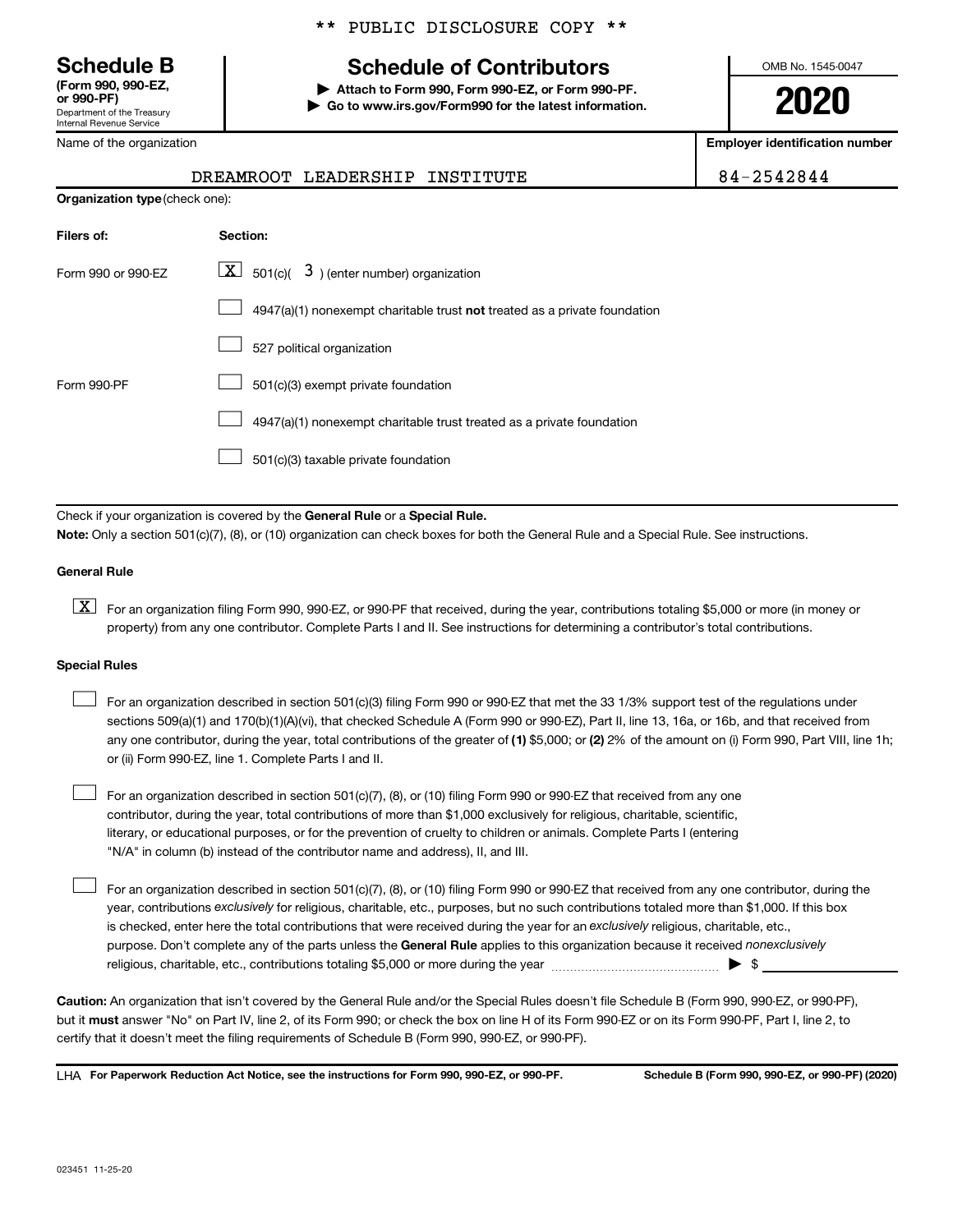Name of organization

**Employer identification number**

#### DREAMROOT LEADERSHIP INSTITUTE 84-2542844

**(a) No. (b) Name, address, and ZIP + 4 (c) Total contributions (d) Type of contribution Person Payroll Noncash (a) No. (b) Name, address, and ZIP + 4 (c) Total contributions (d) Type of contribution Person Payroll Noncash (a) No. (b) Name, address, and ZIP + 4 (c) Total contributions (d) Type of contribution Person Payroll Noncash (a) No. (b) Name, address, and ZIP + 4 (c) Total contributions (d) Type of contribution Person Payroll Noncash (a) No. (b) Name, address, and ZIP + 4 (c) Total contributions (d) Type of contribution Person Payroll Noncash (a) No. (b) Name, address, and ZIP + 4 (c) Total contributions (d) Type of contribution Person Payroll Noncash Part I** Contributors (see instructions). Use duplicate copies of Part I if additional space is needed. \$ (Complete Part II for noncash contributions.) \$ (Complete Part II for noncash contributions.) \$ (Complete Part II for noncash contributions.) \$ (Complete Part II for noncash contributions.) \$ (Complete Part II for noncash contributions.) \$ (Complete Part II for noncash contributions.)  $\lfloor x \rfloor$  $\Box$  $\Box$  $\overline{\mathbf{X}}$  $\Box$  $\Box$  $\boxed{\textbf{X}}$  $\Box$  $\Box$  $\boxed{\textbf{X}}$  $\Box$  $\Box$  $\boxed{\text{X}}$  $\Box$  $\Box$  $\Box$  $\Box$  $\Box$  $\begin{array}{|c|c|c|c|c|}\hline \ \text{1} & \text{Person} & \text{X} \ \hline \end{array}$ 47,000.  $2$  Person  $\overline{\text{X}}$ 60,000.  $\begin{array}{|c|c|c|c|c|c|}\hline \text{3} & \text{Person} & \text{X} \ \hline \end{array}$ 5,000.  $\begin{array}{|c|c|c|c|c|}\hline \text{4} & \text{Person} & \text{\textbf{X}}\ \hline \end{array}$ 10,000. 5 X 14,918.

023452 11-25-20 **Schedule B (Form 990, 990-EZ, or 990-PF) (2020)**

14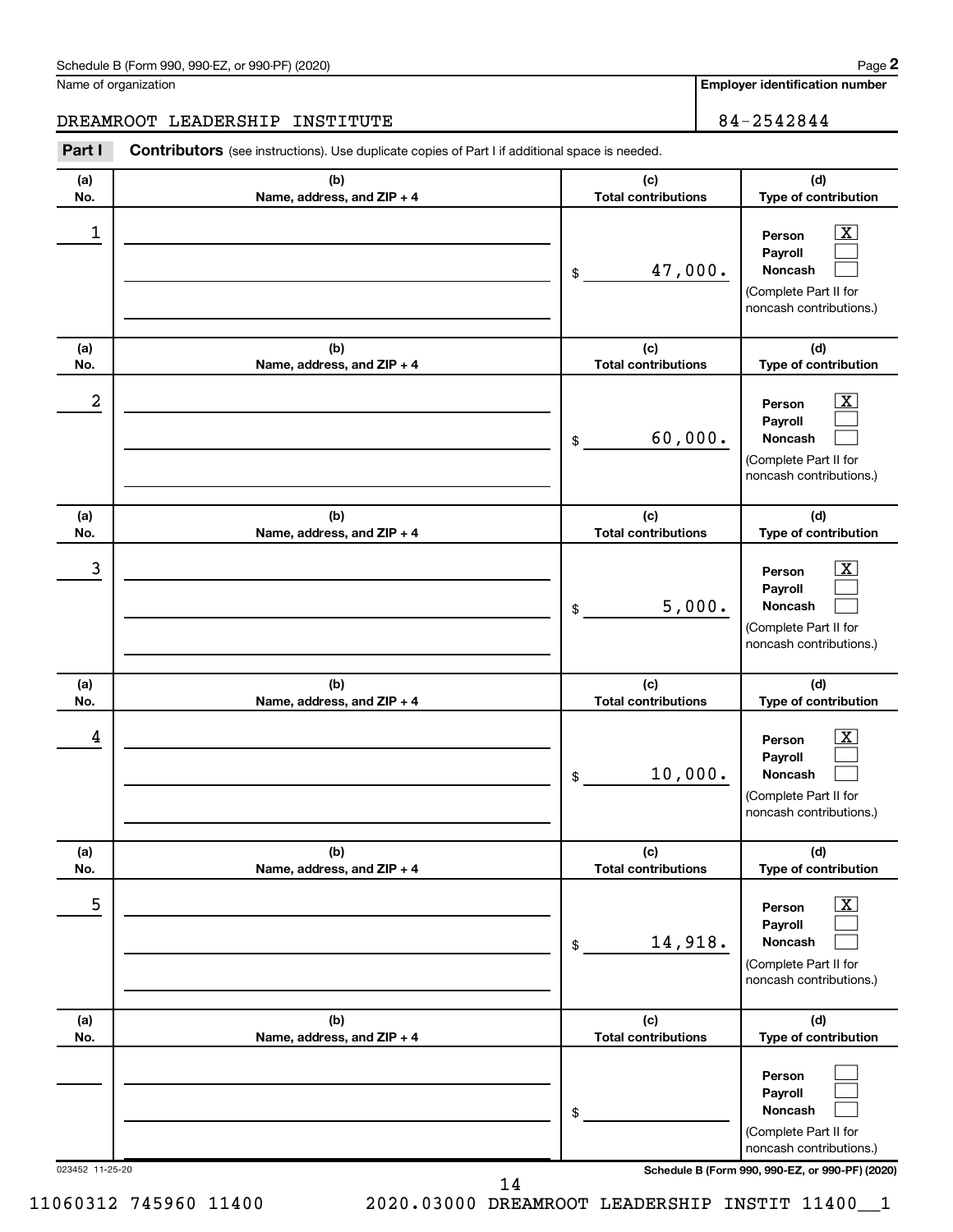Name of organization

**Employer identification number**

# DREAMROOT LEADERSHIP INSTITUTE 84-2542844

Part II Noncash Property (see instructions). Use duplicate copies of Part II if additional space is needed.

| (a)                          |                                              | (c)                                             |                                                 |
|------------------------------|----------------------------------------------|-------------------------------------------------|-------------------------------------------------|
| No.<br>from<br>Part I        | (b)<br>Description of noncash property given | FMV (or estimate)<br>(See instructions.)        | (d)<br>Date received                            |
|                              |                                              |                                                 |                                                 |
|                              |                                              | $\frac{1}{2}$                                   |                                                 |
| (a)<br>No.<br>from<br>Part I | (b)<br>Description of noncash property given | (c)<br>FMV (or estimate)<br>(See instructions.) | (d)<br>Date received                            |
|                              |                                              | $\frac{1}{2}$                                   |                                                 |
| (a)<br>No.<br>from<br>Part I | (b)<br>Description of noncash property given | (c)<br>FMV (or estimate)<br>(See instructions.) | (d)<br>Date received                            |
|                              |                                              | $\frac{1}{2}$                                   |                                                 |
| (a)<br>No.<br>from<br>Part I | (b)<br>Description of noncash property given | (c)<br>FMV (or estimate)<br>(See instructions.) | (d)<br>Date received                            |
|                              |                                              | $$^{\circ}$                                     |                                                 |
| (a)<br>No.<br>from<br>Part I | (b)<br>Description of noncash property given | (c)<br>FMV (or estimate)<br>(See instructions.) | (d)<br>Date received                            |
|                              |                                              | \$                                              |                                                 |
| (a)<br>No.<br>from<br>Part I | (b)<br>Description of noncash property given | (c)<br>FMV (or estimate)<br>(See instructions.) | (d)<br>Date received                            |
|                              |                                              | \$                                              |                                                 |
| 023453 11-25-20              | 15                                           |                                                 | Schedule B (Form 990, 990-EZ, or 990-PF) (2020) |

**3**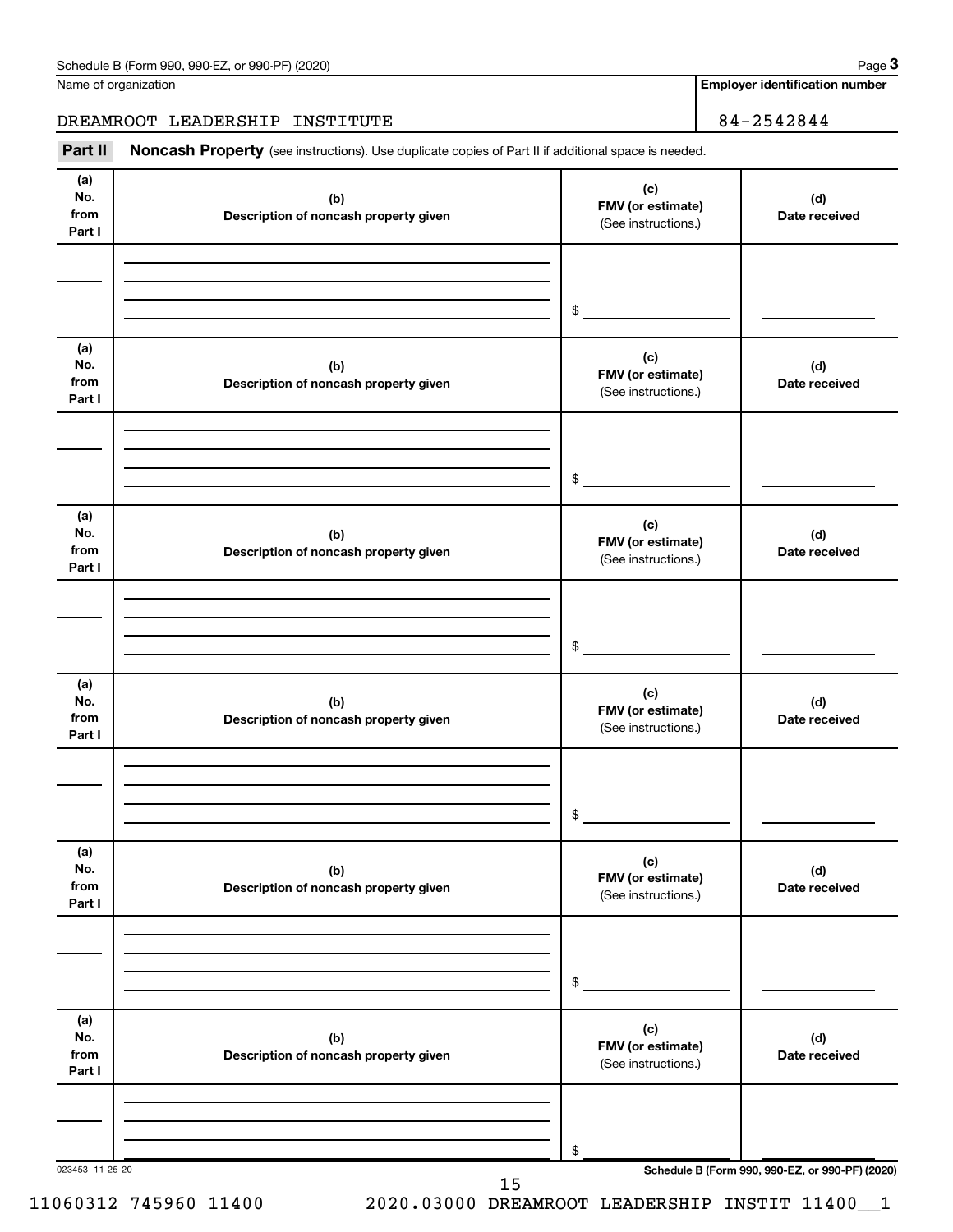|                           | Schedule B (Form 990, 990-EZ, or 990-PF) (2020)                                                                                                                                                                             |                      | Page 4                                                                                                                                                         |  |  |  |  |  |  |
|---------------------------|-----------------------------------------------------------------------------------------------------------------------------------------------------------------------------------------------------------------------------|----------------------|----------------------------------------------------------------------------------------------------------------------------------------------------------------|--|--|--|--|--|--|
|                           | Name of organization                                                                                                                                                                                                        |                      | <b>Employer identification number</b>                                                                                                                          |  |  |  |  |  |  |
|                           | DREAMROOT LEADERSHIP INSTITUTE                                                                                                                                                                                              |                      | 84-2542844                                                                                                                                                     |  |  |  |  |  |  |
| Part III                  | from any one contributor. Complete columns (a) through (e) and the following line entry. For organizations                                                                                                                  |                      | Exclusively religious, charitable, etc., contributions to organizations described in section 501(c)(7), (8), or (10) that total more than \$1,000 for the year |  |  |  |  |  |  |
|                           | completing Part III, enter the total of exclusively religious, charitable, etc., contributions of \$1,000 or less for the year. (Enter this info. once.)<br>Use duplicate copies of Part III if additional space is needed. |                      |                                                                                                                                                                |  |  |  |  |  |  |
| (a) No.<br>from           | (b) Purpose of gift                                                                                                                                                                                                         | (c) Use of gift      |                                                                                                                                                                |  |  |  |  |  |  |
| Part I                    |                                                                                                                                                                                                                             |                      | (d) Description of how gift is held                                                                                                                            |  |  |  |  |  |  |
|                           |                                                                                                                                                                                                                             | (e) Transfer of gift |                                                                                                                                                                |  |  |  |  |  |  |
|                           | Transferee's name, address, and ZIP + 4                                                                                                                                                                                     |                      | Relationship of transferor to transferee                                                                                                                       |  |  |  |  |  |  |
|                           |                                                                                                                                                                                                                             |                      |                                                                                                                                                                |  |  |  |  |  |  |
| (a) No.                   |                                                                                                                                                                                                                             |                      |                                                                                                                                                                |  |  |  |  |  |  |
| from<br>Part I            | (b) Purpose of gift                                                                                                                                                                                                         | (c) Use of gift      | (d) Description of how gift is held                                                                                                                            |  |  |  |  |  |  |
|                           |                                                                                                                                                                                                                             |                      |                                                                                                                                                                |  |  |  |  |  |  |
|                           |                                                                                                                                                                                                                             | (e) Transfer of gift |                                                                                                                                                                |  |  |  |  |  |  |
|                           | Transferee's name, address, and ZIP + 4                                                                                                                                                                                     |                      | Relationship of transferor to transferee                                                                                                                       |  |  |  |  |  |  |
|                           |                                                                                                                                                                                                                             |                      |                                                                                                                                                                |  |  |  |  |  |  |
|                           |                                                                                                                                                                                                                             |                      |                                                                                                                                                                |  |  |  |  |  |  |
| (a) No.<br>from<br>Part I | (b) Purpose of gift                                                                                                                                                                                                         | (c) Use of gift      | (d) Description of how gift is held                                                                                                                            |  |  |  |  |  |  |
|                           |                                                                                                                                                                                                                             |                      |                                                                                                                                                                |  |  |  |  |  |  |
|                           |                                                                                                                                                                                                                             |                      |                                                                                                                                                                |  |  |  |  |  |  |
|                           | (e) Transfer of gift                                                                                                                                                                                                        |                      |                                                                                                                                                                |  |  |  |  |  |  |
|                           | Transferee's name, address, and ZIP + 4                                                                                                                                                                                     |                      | Relationship of transferor to transferee                                                                                                                       |  |  |  |  |  |  |
|                           |                                                                                                                                                                                                                             |                      |                                                                                                                                                                |  |  |  |  |  |  |
| (a) No.<br>from           | (b) Purpose of gift                                                                                                                                                                                                         | (c) Use of gift      | (d) Description of how gift is held                                                                                                                            |  |  |  |  |  |  |
| Part I                    |                                                                                                                                                                                                                             |                      |                                                                                                                                                                |  |  |  |  |  |  |
|                           |                                                                                                                                                                                                                             |                      |                                                                                                                                                                |  |  |  |  |  |  |
|                           |                                                                                                                                                                                                                             | (e) Transfer of gift |                                                                                                                                                                |  |  |  |  |  |  |
|                           | Transferee's name, address, and ZIP + 4                                                                                                                                                                                     |                      | Relationship of transferor to transferee                                                                                                                       |  |  |  |  |  |  |
|                           |                                                                                                                                                                                                                             |                      |                                                                                                                                                                |  |  |  |  |  |  |
| 023454 11-25-20           |                                                                                                                                                                                                                             | 16                   | Schedule B (Form 990, 990-EZ, or 990-PF) (2020)                                                                                                                |  |  |  |  |  |  |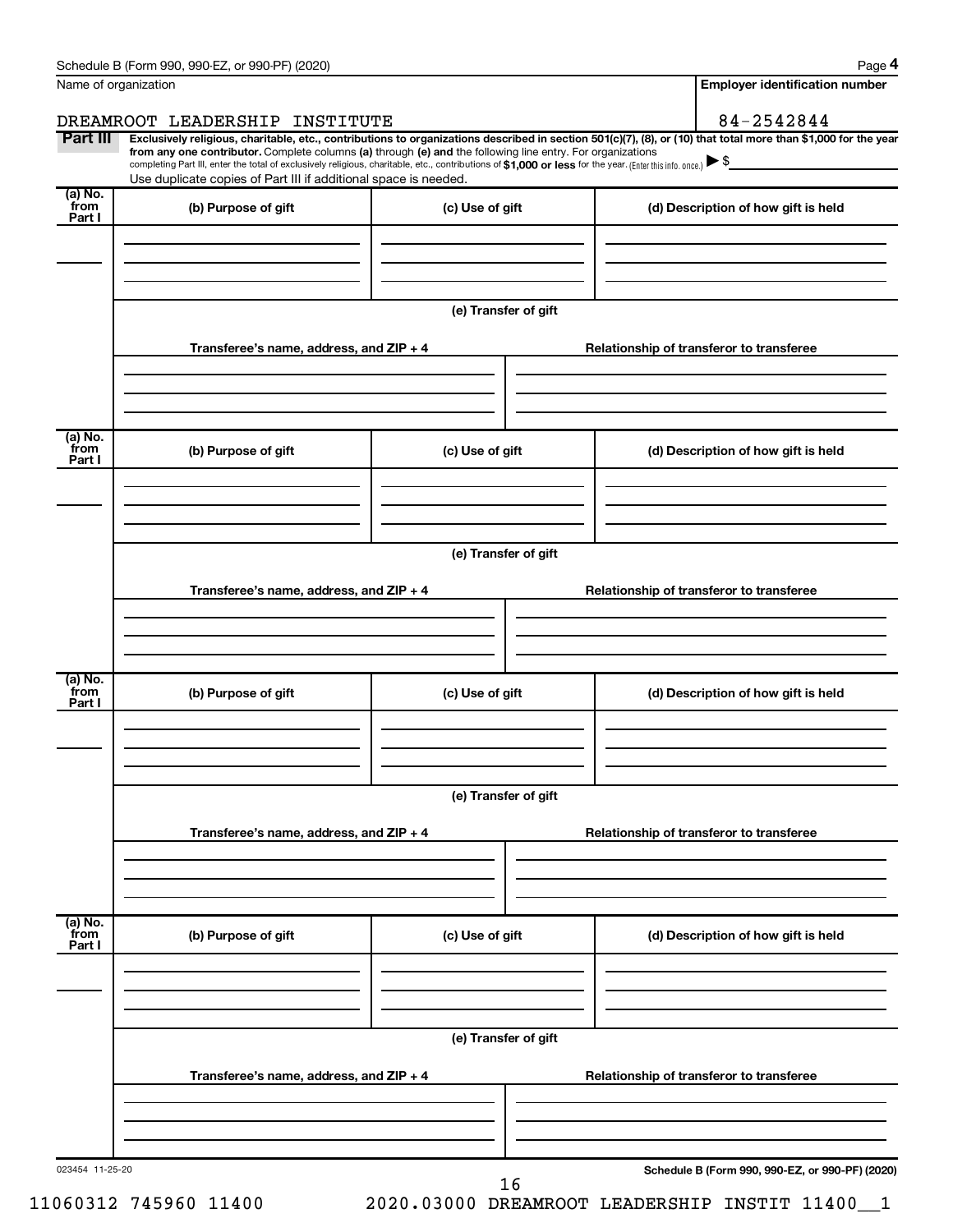| <b>SCHEDULE O</b><br>(Form 990 or 990-EZ)              | Supplemental Information to Form 990 or 990-EZ<br>Complete to provide information for responses to specific questions on |  |                                                                                                                                                        |  |                                      |                                       | OMB No. 1545-0047                          |             |
|--------------------------------------------------------|--------------------------------------------------------------------------------------------------------------------------|--|--------------------------------------------------------------------------------------------------------------------------------------------------------|--|--------------------------------------|---------------------------------------|--------------------------------------------|-------------|
| Department of the Treasury<br>Internal Revenue Service |                                                                                                                          |  | Form 990 or 990-EZ or to provide any additional information.<br>Attach to Form 990 or 990-EZ.<br>Go to www.irs.gov/Form990 for the latest information. |  |                                      |                                       | <b>Open to Public</b><br><b>Inspection</b> |             |
| Name of the organization                               |                                                                                                                          |  |                                                                                                                                                        |  |                                      | <b>Employer identification number</b> |                                            |             |
|                                                        | DREAMROOT LEADERSHIP INSTITUTE                                                                                           |  |                                                                                                                                                        |  |                                      | 84-2542844                            |                                            |             |
|                                                        | FORM 990-EZ, PART I, LINE 8, OTHER REVENUE:                                                                              |  |                                                                                                                                                        |  |                                      |                                       |                                            |             |
|                                                        | DESCRIPTION OF OTHER REVENUE:                                                                                            |  |                                                                                                                                                        |  |                                      |                                       | AMOUNT:                                    |             |
| MISCELLANEOUS                                          |                                                                                                                          |  |                                                                                                                                                        |  |                                      |                                       |                                            | 365.        |
|                                                        | FORM 990-EZ, PART I, LINE 16, OTHER EXPENSES:                                                                            |  |                                                                                                                                                        |  |                                      |                                       |                                            |             |
|                                                        | DESCRIPTION OF OTHER EXPENSES:                                                                                           |  |                                                                                                                                                        |  |                                      |                                       | AMOUNT:                                    |             |
| <b>SOFTWARE</b>                                        |                                                                                                                          |  |                                                                                                                                                        |  |                                      |                                       |                                            | 1,167.      |
| MERCHANT FEES                                          |                                                                                                                          |  |                                                                                                                                                        |  |                                      |                                       |                                            | 1,947.      |
| LICENSE & FEES                                         |                                                                                                                          |  |                                                                                                                                                        |  |                                      |                                       |                                            | 25.         |
| DEPRECIATION                                           |                                                                                                                          |  |                                                                                                                                                        |  |                                      |                                       |                                            | 900.        |
| TRAVEL                                                 |                                                                                                                          |  |                                                                                                                                                        |  |                                      |                                       |                                            | 2,937.      |
| <b>INSURANCE</b>                                       |                                                                                                                          |  |                                                                                                                                                        |  |                                      |                                       |                                            | 1,938.      |
| GIFTS                                                  |                                                                                                                          |  |                                                                                                                                                        |  |                                      |                                       |                                            | 79.         |
| ADVERTISING                                            |                                                                                                                          |  |                                                                                                                                                        |  |                                      |                                       |                                            | 900.        |
| TRAINING CENTER EXPENSES                               |                                                                                                                          |  |                                                                                                                                                        |  |                                      |                                       |                                            | 13,142.     |
| LOCAL LEADER SUPPORT                                   |                                                                                                                          |  |                                                                                                                                                        |  |                                      |                                       |                                            | 3,710.      |
| <b>MISCELLANEOUS</b>                                   |                                                                                                                          |  |                                                                                                                                                        |  |                                      |                                       |                                            | 1,569.      |
|                                                        | TOTAL TO FORM 990-EZ, LINE 16                                                                                            |  |                                                                                                                                                        |  |                                      |                                       |                                            | 28,314.     |
|                                                        | FORM 990-EZ, PART II, LINE 24, OTHER ASSETS:                                                                             |  |                                                                                                                                                        |  |                                      |                                       |                                            |             |
| DESCRIPTION                                            |                                                                                                                          |  |                                                                                                                                                        |  | BEG. OF YEAR                         |                                       |                                            | END OF YEAR |
| OTHER DEPRECIABLE ASSETS                               |                                                                                                                          |  |                                                                                                                                                        |  | 4,425.                               |                                       |                                            | 3,551.      |
|                                                        | FORM 990-EZ, PART II, LINE 26, OTHER LIABILITIES:                                                                        |  |                                                                                                                                                        |  |                                      |                                       |                                            |             |
| DESCRIPTION                                            |                                                                                                                          |  |                                                                                                                                                        |  | BEG. OF YEAR                         |                                       |                                            | END OF YEAR |
| <b>ACCOUNTS PAYABLE</b>                                |                                                                                                                          |  |                                                                                                                                                        |  | 143.                                 |                                       |                                            | 0.          |
| 032211 11-20-20                                        | LHA For Paperwork Reduction Act Notice, see the Instructions for Form 990 or 990-EZ.                                     |  |                                                                                                                                                        |  | Schedule O (Form 990 or 990-EZ) 2020 |                                       |                                            |             |
| 0.60312.715060.11100                                   |                                                                                                                          |  | 17<br>1 11100 12000 בדעסססת דידוס המתחות המחורש המחלה הכחל                                                                                             |  |                                      |                                       |                                            |             |